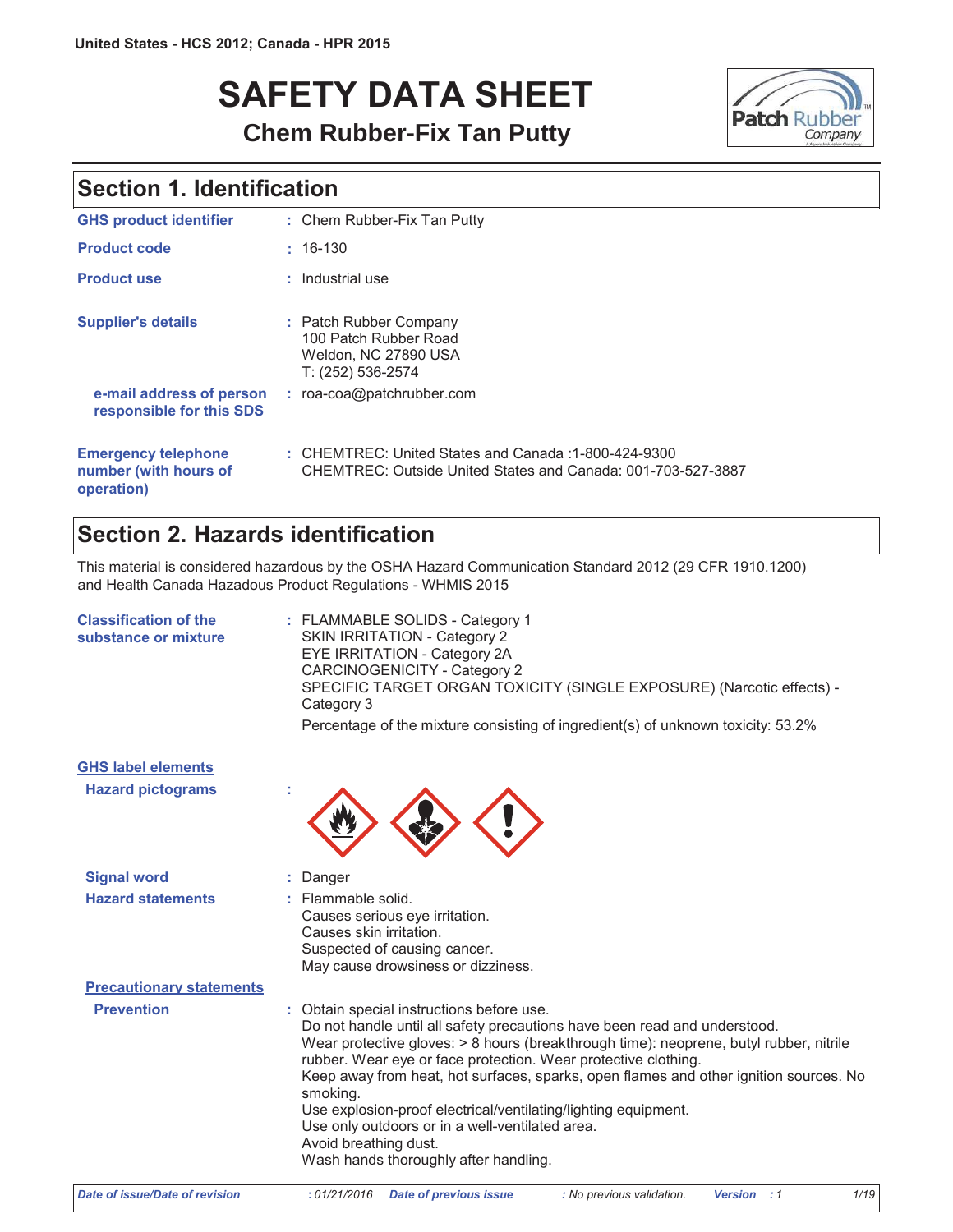# **Section 2. Hazards identification**

| <b>Response</b>                                        | : IF exposed or concerned: Get medical attention.<br>IF INHALED: Remove person to fresh air and keep comfortable for breathing. Call a<br>POISON CENTER or physician if you feel unwell.<br>IF ON SKIN: Wash with plenty of soap and water. Take off contaminated clothing and<br>wash it before reuse.<br>If skin irritation occurs: Get medical attention.<br>IF IN EYES: Rinse cautiously with water for several minutes. Remove contact lenses, if<br>present and easy to do. Continue rinsing.<br>If eye irritation persists: Get medical attention. |
|--------------------------------------------------------|-----------------------------------------------------------------------------------------------------------------------------------------------------------------------------------------------------------------------------------------------------------------------------------------------------------------------------------------------------------------------------------------------------------------------------------------------------------------------------------------------------------------------------------------------------------|
| <b>Storage</b>                                         | : Store locked up.<br>Store in a well-ventilated place. Keep container tightly closed.                                                                                                                                                                                                                                                                                                                                                                                                                                                                    |
| <b>Disposal</b>                                        | : Dispose of contents and container in accordance with all local, regional, national and<br>international regulations.                                                                                                                                                                                                                                                                                                                                                                                                                                    |
| Other hazards which do<br>not result in classification | : None known.                                                                                                                                                                                                                                                                                                                                                                                                                                                                                                                                             |

## Section 3. Composition/information on ingredients

| Substance/mixture     | : Mixture        |
|-----------------------|------------------|
| Other means of        | : Not available. |
| <b>identification</b> |                  |

## **CAS number/other identifiers**

| <b>CAS number</b><br>: Not applicable.                 |               |                   |
|--------------------------------------------------------|---------------|-------------------|
| <b>Product code</b><br>$: 16-130$                      |               |                   |
| <b>Ingredient name</b>                                 | $\frac{9}{6}$ | <b>CAS number</b> |
| Naphtha (petroleum), hydrotreated light                | 50            | 64742-49-0        |
| n-Heptane                                              | $12 - 18$     | 142-82-5          |
| 3-methylhexane                                         | $0 - 12$      | 589-34-4          |
| Methylcyclohexane                                      | $0 - 8$       | 108-87-2          |
| 2-Methylhexane                                         | $0 - 6$       | 591-76-4          |
| 3-Ethylpentane                                         | $0 - 2$       | 617-78-7          |
| 2,3-dimethylpentane                                    | $0 - 2$       | 565-59-3          |
| Zinc oxide                                             | $3 - 7$       | 1314-13-2         |
| l titanium dioxide                                     | $0.5 - 1.5$   | 13463-67-7        |
| Distillates (petroleum), hydrotreated heavy naphthenic | $0.1 - 1$     | 64742-52-5        |

Any concentration shown as a range is to protect confidentiality or is due to batch variation.

There are no additional ingredients present which, within the current knowledge of the supplier and in the concentrations applicable, are classified as hazardous to health or the environment and hence require reporting in this section.

Occupational exposure limits, if available, are listed in Section 8.

## **Section 4. First aid measures**

## **Description of necessary first aid measures**

Eye contact

: Immediately flush eyes with plenty of water, occasionally lifting the upper and lower eyelids. Check for and remove any contact lenses. Continue to rinse for at least 10 minutes. Get medical attention.

**Date of issue/Date of revision**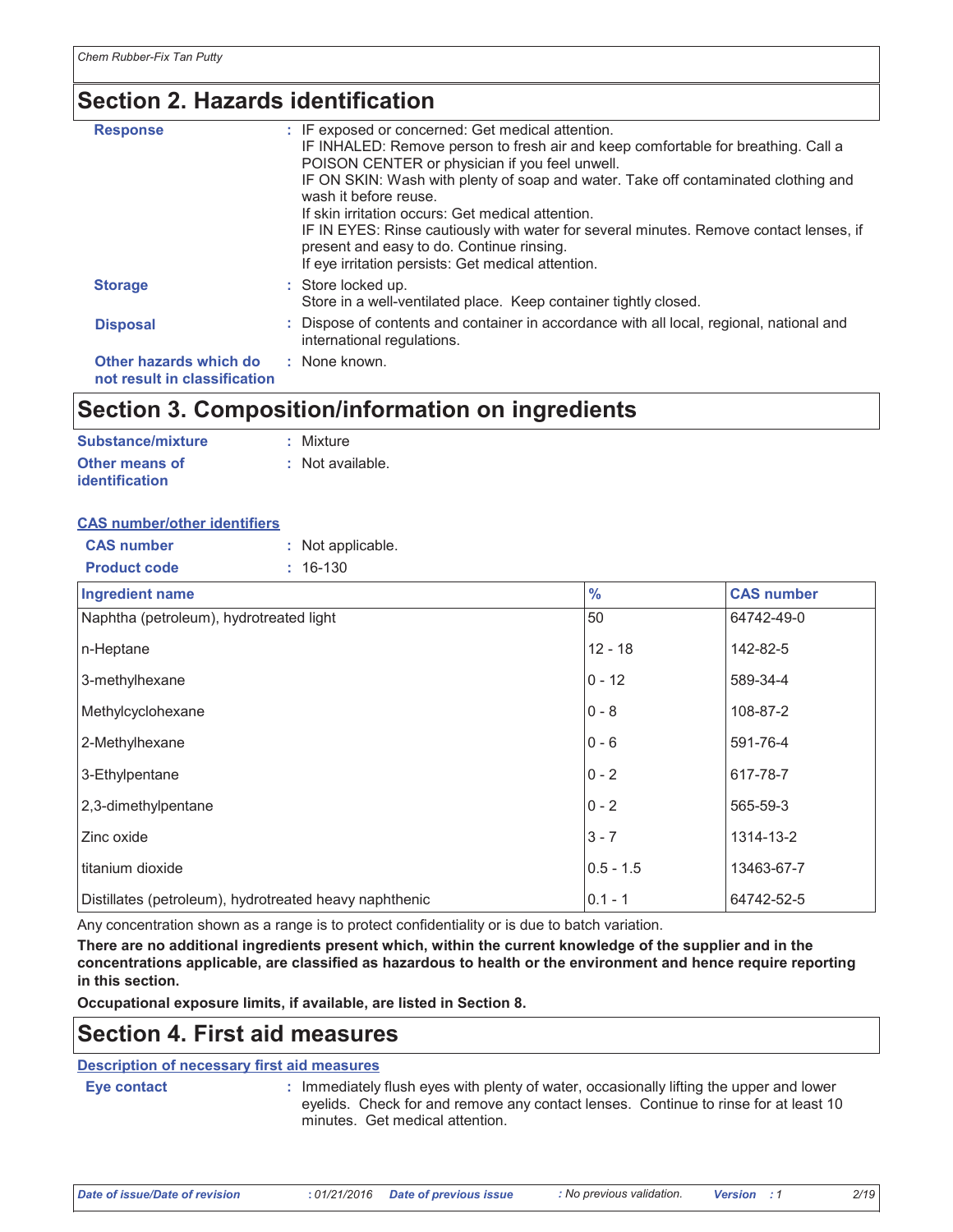# Section 4. First aid measures

| <b>Inhalation</b>   | : Remove victim to fresh air and keep at rest in a position comfortable for breathing. If it<br>is suspected that fumes are still present, the rescuer should wear an appropriate mask<br>or self-contained breathing apparatus. If not breathing, if breathing is irregular or if<br>respiratory arrest occurs, provide artificial respiration or oxygen by trained personnel. It<br>may be dangerous to the person providing aid to give mouth-to-mouth resuscitation.<br>Get medical attention. If necessary, call a poison center or physician. If unconscious,<br>place in recovery position and get medical attention immediately. Maintain an open<br>airway. Loosen tight clothing such as a collar, tie, belt or waistband. In case of<br>inhalation of decomposition products in a fire, symptoms may be delayed. The exposed<br>person may need to be kept under medical surveillance for 48 hours. |
|---------------------|----------------------------------------------------------------------------------------------------------------------------------------------------------------------------------------------------------------------------------------------------------------------------------------------------------------------------------------------------------------------------------------------------------------------------------------------------------------------------------------------------------------------------------------------------------------------------------------------------------------------------------------------------------------------------------------------------------------------------------------------------------------------------------------------------------------------------------------------------------------------------------------------------------------|
| <b>Skin contact</b> | : Wash contaminated skin with soap and water. Remove contaminated clothing and<br>shoes. Continue to rinse for at least 10 minutes. Get medical attention. Wash clothing<br>before reuse. Clean shoes thoroughly before reuse.                                                                                                                                                                                                                                                                                                                                                                                                                                                                                                                                                                                                                                                                                 |
| <b>Ingestion</b>    | : Wash out mouth with water. Remove dentures if any. Remove victim to fresh air and<br>keep at rest in a position comfortable for breathing. If material has been swallowed and<br>the exposed person is conscious, give small quantities of water to drink. Stop if the<br>exposed person feels sick as vomiting may be dangerous. Do not induce vomiting<br>unless directed to do so by medical personnel. If vomiting occurs, the head should be<br>kept low so that vomit does not enter the lungs. Get medical attention. If necessary,<br>call a poison center or physician. Never give anything by mouth to an unconscious<br>person. If unconscious, place in recovery position and get medical attention<br>immediately. Maintain an open airway. Loosen tight clothing such as a collar, tie, belt<br>or waistband.                                                                                  |

## Most important symptoms/effects, acute and delayed

| <b>Potential acute health effects</b> |                                                                                                                                                                                                                                                                                                                         |
|---------------------------------------|-------------------------------------------------------------------------------------------------------------------------------------------------------------------------------------------------------------------------------------------------------------------------------------------------------------------------|
| Eye contact                           | : Causes serious eye irritation.                                                                                                                                                                                                                                                                                        |
| <b>Inhalation</b>                     | : Can cause central nervous system (CNS) depression. May cause drowsiness or<br>dizziness.                                                                                                                                                                                                                              |
| <b>Skin contact</b>                   | : Causes skin irritation.                                                                                                                                                                                                                                                                                               |
| <b>Ingestion</b>                      | : Can cause central nervous system (CNS) depression. May be irritating to mouth, throat<br>and stomach.                                                                                                                                                                                                                 |
| Over-exposure signs/symptoms          |                                                                                                                                                                                                                                                                                                                         |
| <b>Eye contact</b>                    | : Adverse symptoms may include the following:<br>pain or irritation<br>watering<br>redness                                                                                                                                                                                                                              |
| <b>Inhalation</b>                     | : Adverse symptoms may include the following:<br>nausea or vomiting<br>headache<br>drowsiness/fatigue<br>dizziness/vertigo<br>unconsciousness                                                                                                                                                                           |
| <b>Skin contact</b>                   | : Adverse symptoms may include the following:<br>irritation<br>redness                                                                                                                                                                                                                                                  |
| <b>Ingestion</b>                      | : No specific data.                                                                                                                                                                                                                                                                                                     |
|                                       | Indication of immediate medical attention and special treatment needed, if necessary                                                                                                                                                                                                                                    |
| <b>Notes to physician</b>             | : In case of inhalation of decomposition products in a fire, symptoms may be delayed.<br>The exposed person may need to be kept under medical surveillance for 48 hours.                                                                                                                                                |
| <b>Specific treatments</b>            | : No specific treatment.                                                                                                                                                                                                                                                                                                |
| <b>Protection of first-aiders</b>     | : No action shall be taken involving any personal risk or without suitable training. If it is<br>suspected that fumes are still present, the rescuer should wear an appropriate mask or<br>self-contained breathing apparatus. It may be dangerous to the person providing aid to<br>give mouth-to-mouth resuscitation. |

**Date of issue/Date of revision**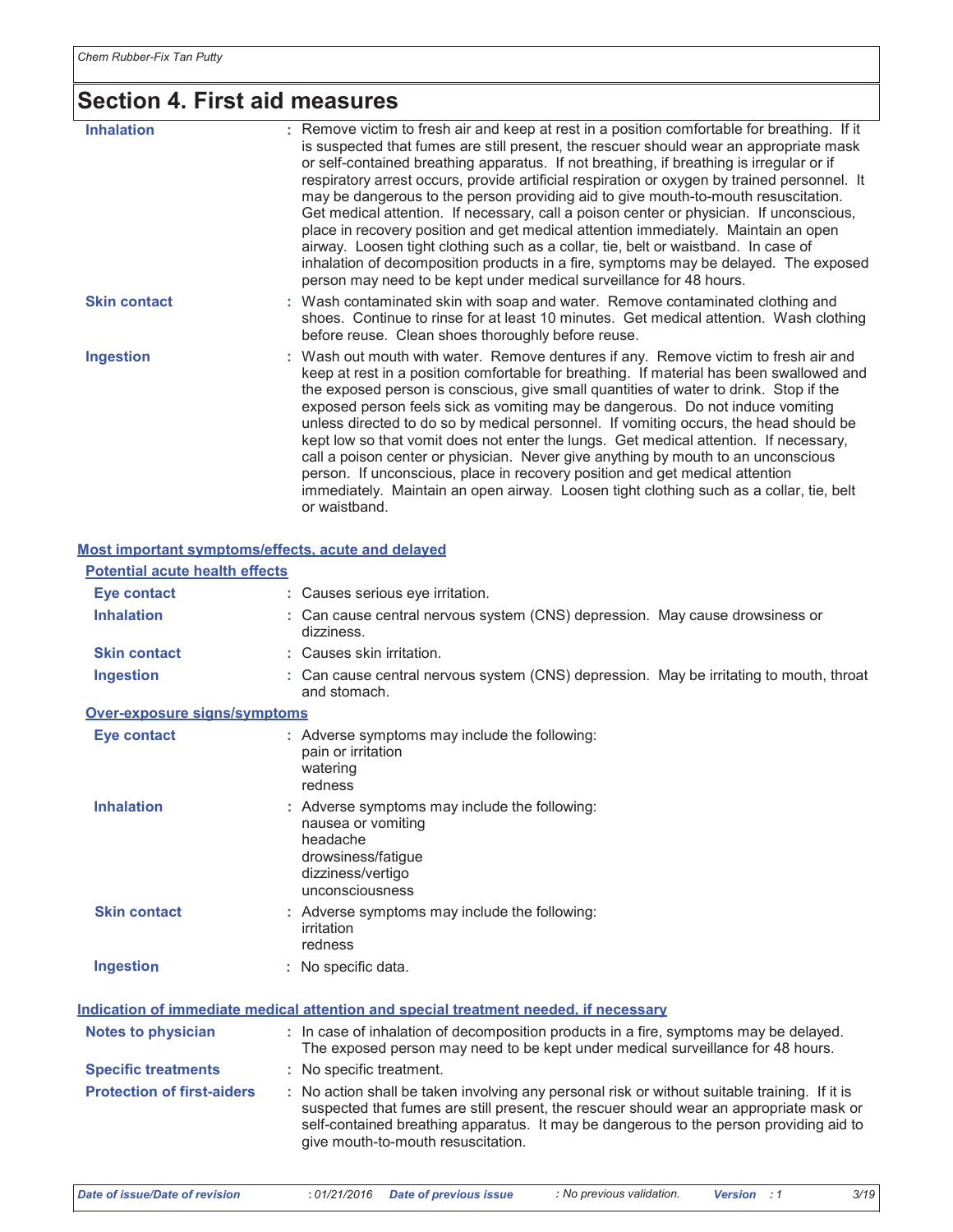## **Section 4. First aid measures**

See toxicological information (Section 11)

## **Section 5. Fire-fighting measures**

| <b>Extinguishing media</b>                               |                                                                                                                                                                                                                                                                                                                                                                    |
|----------------------------------------------------------|--------------------------------------------------------------------------------------------------------------------------------------------------------------------------------------------------------------------------------------------------------------------------------------------------------------------------------------------------------------------|
| <b>Suitable extinguishing</b><br>media                   | : Use dry chemical, $CO2$ , water spray (fog) or foam.                                                                                                                                                                                                                                                                                                             |
| <b>Unsuitable extinguishing</b><br>media                 | : Do not use water jet.                                                                                                                                                                                                                                                                                                                                            |
| <b>Specific hazards arising</b><br>from the chemical     | : Flammable solid. Keep away from heat, sparks and flame. Fire water contaminated<br>with this material must be contained and prevented from being discharged to any<br>waterway, sewer or drain.                                                                                                                                                                  |
| <b>Hazardous thermal</b><br>decomposition products       | : Decomposition products may include the following materials:<br>carbon dioxide<br>carbon monoxide<br>nitrogen oxides<br>sulfur oxides<br>metal oxide/oxides<br>hydrocarbons                                                                                                                                                                                       |
| <b>Special protective actions</b><br>for fire-fighters   | : Promptly isolate the scene by removing all persons from the vicinity of the incident if<br>there is a fire. No action shall be taken involving any personal risk or without suitable<br>training. Move containers from fire area if this can be done without risk. Use water<br>spray to keep fire-exposed containers cool. Dike area of fire to prevent runoff. |
| <b>Special protective</b><br>equipment for fire-fighters | : Fire-fighters should wear appropriate protective equipment and self-contained breathing<br>apparatus (SCBA) with a full face-piece operated in positive pressure mode.                                                                                                                                                                                           |

## Section 6. Accidental release measures

|                                                       | Personal precautions, protective equipment and emergency procedures                                                                                                                                                                                                                                                                                                                                                                                                                                     |
|-------------------------------------------------------|---------------------------------------------------------------------------------------------------------------------------------------------------------------------------------------------------------------------------------------------------------------------------------------------------------------------------------------------------------------------------------------------------------------------------------------------------------------------------------------------------------|
| For non-emergency<br>personnel                        | : No action shall be taken involving any personal risk or without suitable training.<br>Evacuate surrounding areas. Keep unnecessary and unprotected personnel from<br>entering. Do not touch or walk through spilled material. Shut off all ignition sources.<br>No flares, smoking or flames in hazard area. Provide adequate ventilation. Wear<br>appropriate respirator when ventilation is inadequate. Put on appropriate personal<br>protective equipment.                                        |
|                                                       | For emergency responders : If specialized clothing is required to deal with the spillage, take note of any information in<br>Section 8 on suitable and unsuitable materials.<br>See also the information in "For non-emergency personnel".                                                                                                                                                                                                                                                              |
| <b>Environmental precautions</b>                      | : Avoid dispersal of spilled material and runoff and contact with soil, waterways, drains<br>and sewers. Inform the relevant authorities if the product has caused environmental<br>pollution (sewers, waterways, soil or air). Water polluting material. May be harmful to<br>the environment if released in large quantities.                                                                                                                                                                         |
| Methods and materials for containment and cleaning up |                                                                                                                                                                                                                                                                                                                                                                                                                                                                                                         |
| <b>Small spill</b>                                    | : Move containers from spill area. Use spark-proof tools and explosion-proof equipment.<br>Avoid dust generation. Do not dry sweep. Vacuum dust with equipment fitted with a<br>HEPA filter and place in a closed, labeled waste container. Place spilled material in a<br>designated, labeled waste container. Dispose of via a licensed waste disposal<br>contractor.                                                                                                                                 |
| <b>Large spill</b>                                    | : Move containers from spill area. Use spark-proof tools and explosion-proof equipment.<br>Approach release from upwind. Prevent entry into sewers, water courses, basements<br>or confined areas. Avoid dust generation. Do not dry sweep. Vacuum dust with<br>equipment fitted with a HEPA filter and place in a closed, labeled waste container.<br>Dispose of via a licensed waste disposal contractor. Note: see Section 1 for emergency<br>contact information and Section 13 for waste disposal. |

Date of issue/Date of revision

 $4/19$ 

Version : 1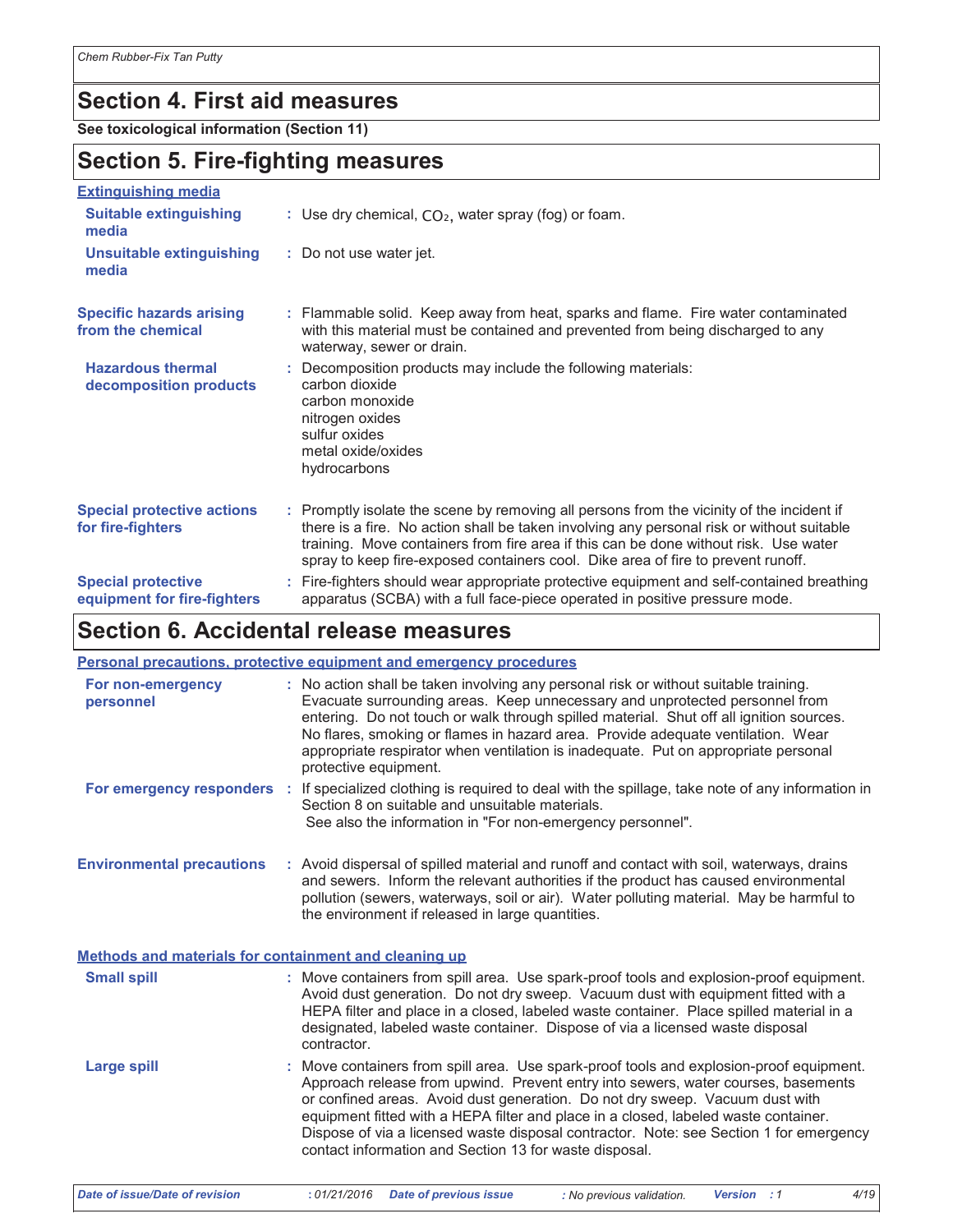# **Section 7. Handling and storage**

## **Precautions for safe handling**

| <b>Protective measures</b>                                                | : Put on appropriate personal protective equipment (see Section 8). Avoid exposure -<br>obtain special instructions before use. Do not handle until all safety precautions have<br>been read and understood. Do not get in eyes or on skin or clothing. Do not ingest.<br>Avoid release to the environment. Use only with adequate ventilation. Wear<br>appropriate respirator when ventilation is inadequate. Do not enter storage areas and<br>confined spaces unless adequately ventilated. Keep in the original container or an<br>approved alternative made from a compatible material, kept tightly closed when not in<br>use. Store and use away from heat, sparks, open flame or any other ignition source.<br>Use only non-sparking tools. Empty containers retain product residue and can be<br>hazardous. Do not reuse container. |
|---------------------------------------------------------------------------|----------------------------------------------------------------------------------------------------------------------------------------------------------------------------------------------------------------------------------------------------------------------------------------------------------------------------------------------------------------------------------------------------------------------------------------------------------------------------------------------------------------------------------------------------------------------------------------------------------------------------------------------------------------------------------------------------------------------------------------------------------------------------------------------------------------------------------------------|
| <b>Advice on general</b><br>occupational hygiene                          | : Eating, drinking and smoking should be prohibited in areas where this material is<br>handled, stored and processed. Workers should wash hands and face before eating,<br>drinking and smoking. Remove contaminated clothing and protective equipment before<br>entering eating areas. See also Section 8 for additional information on hygiene<br>measures.                                                                                                                                                                                                                                                                                                                                                                                                                                                                                |
| <b>Conditions for safe storage,</b><br>including any<br>incompatibilities | : Store in accordance with local regulations. Store in a segregated and approved area.<br>Store in original container protected from direct sunlight in a dry, cool and well-ventilated<br>area, away from incompatible materials (see Section 10) and food and drink. Store<br>locked up. Eliminate all ignition sources. Separate from oxidizing materials. Keep<br>container tightly closed and sealed until ready for use. Containers that have been<br>opened must be carefully resealed and kept upright to prevent leakage. Do not store in<br>unlabeled containers. Use appropriate containment to avoid environmental<br>contamination.                                                                                                                                                                                             |

# Section 8. Exposure controls/personal protection

### **Control parameters**

## **Occupational exposure limits**

| <b>Ingredient name</b>                            |                                              | <b>Exposure limits</b>                                                                                                                                                                                                                                                                                                                                                                                                                                                                                                                                                                                                                                         |
|---------------------------------------------------|----------------------------------------------|----------------------------------------------------------------------------------------------------------------------------------------------------------------------------------------------------------------------------------------------------------------------------------------------------------------------------------------------------------------------------------------------------------------------------------------------------------------------------------------------------------------------------------------------------------------------------------------------------------------------------------------------------------------|
| <b>United States Occupational Exposure Limits</b> |                                              |                                                                                                                                                                                                                                                                                                                                                                                                                                                                                                                                                                                                                                                                |
| Naphtha (petroleum), hydrotreated light           |                                              | None.                                                                                                                                                                                                                                                                                                                                                                                                                                                                                                                                                                                                                                                          |
| n-Heptane                                         |                                              | <b>ACGIH TLV (United States, 4/2014).</b><br>TWA: 400 ppm 8 hours.<br>TWA: 1640 mg/m <sup>3</sup> 8 hours.<br>STEL: 500 ppm 15 minutes.<br>STEL: 2050 mg/m <sup>3</sup> 15 minutes.<br>NIOSH REL (United States, 10/2013).<br>TWA: 85 ppm 10 hours.<br>TWA: 350 mg/m <sup>3</sup> 10 hours.<br>CEIL: 440 ppm 15 minutes.<br>CEIL: 1800 mg/m <sup>3</sup> 15 minutes.<br>OSHA PEL (United States, 2/2013).<br>TWA: 500 ppm 8 hours.<br>TWA: 2000 mg/m <sup>3</sup> 8 hours.<br>OSHA PEL 1989 (United States, 3/1989).<br>TWA: 400 ppm 8 hours.<br>TWA: 1600 mg/m <sup>3</sup> 8 hours.<br>STEL: 500 ppm 15 minutes.<br>STEL: 2000 mg/m <sup>3</sup> 15 minutes. |
| 3-methylhexane                                    |                                              | <b>ACGIH TLV (United States, 4/2014).</b><br>TWA: 400 ppm 8 hours.<br>TWA: 1640 mg/m <sup>3</sup> 8 hours.<br>STEL: 500 ppm 15 minutes.<br>STEL: 2050 mg/m <sup>3</sup> 15 minutes.                                                                                                                                                                                                                                                                                                                                                                                                                                                                            |
| <b>Date of issue/Date of revision</b>             | :01/21/2016<br><b>Date of previous issue</b> | 5/19<br>: No previous validation.<br>Version : 1                                                                                                                                                                                                                                                                                                                                                                                                                                                                                                                                                                                                               |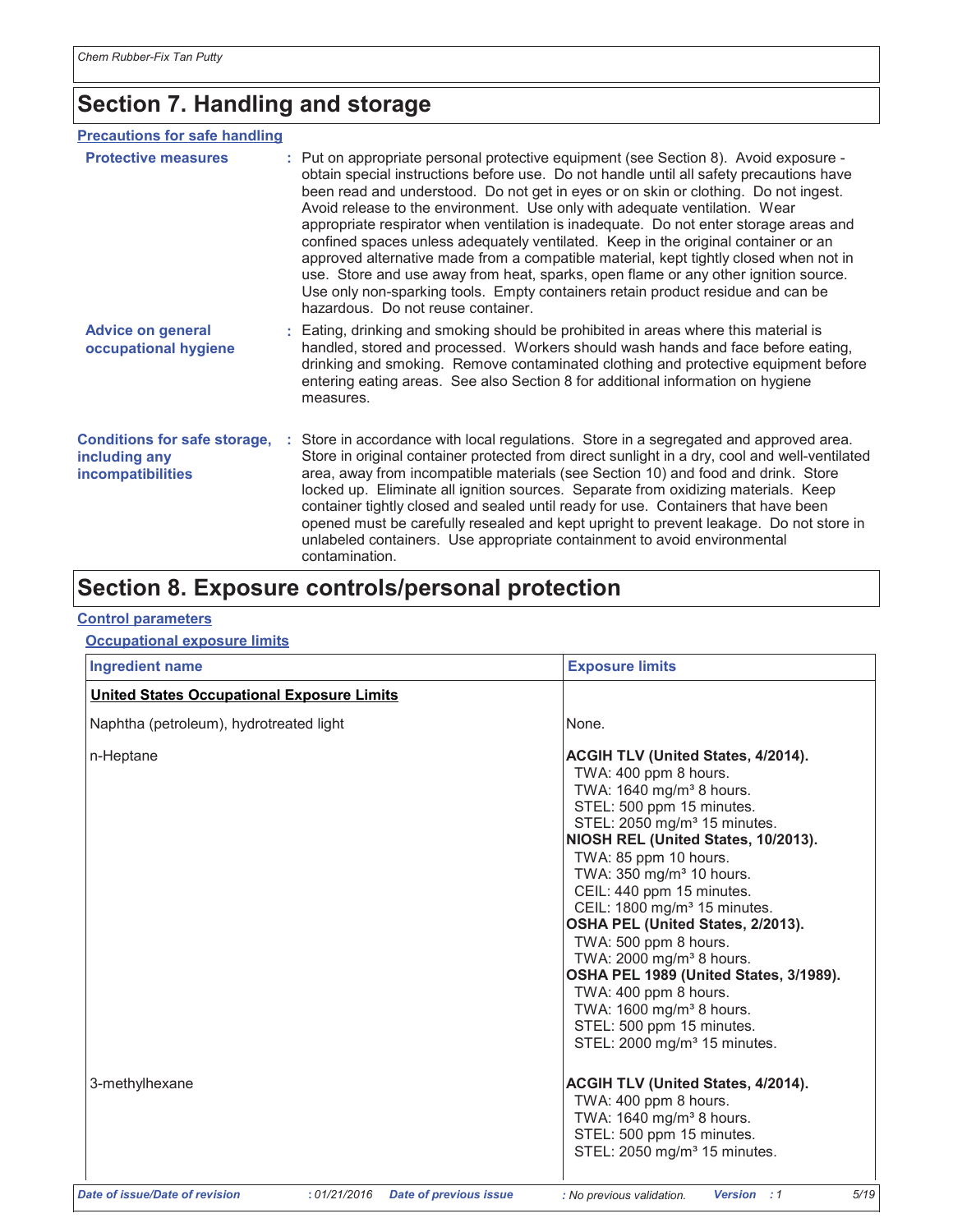| Methylcyclohexane                                      | ACGIH TLV (United States, 4/2014).<br>TWA: 400 ppm 8 hours.<br>TWA: 1610 mg/m <sup>3</sup> 8 hours.<br>NIOSH REL (United States, 10/2013).<br>TWA: 400 ppm 10 hours.<br>TWA: 1600 mg/m <sup>3</sup> 10 hours.<br>OSHA PEL (United States, 2/2013).<br>TWA: 500 ppm 8 hours.<br>TWA: 2000 mg/m <sup>3</sup> 8 hours.                                                                                                                                                                                                                                                                          |
|--------------------------------------------------------|----------------------------------------------------------------------------------------------------------------------------------------------------------------------------------------------------------------------------------------------------------------------------------------------------------------------------------------------------------------------------------------------------------------------------------------------------------------------------------------------------------------------------------------------------------------------------------------------|
| 2-Methylhexane                                         | ACGIH TLV (United States, 4/2014).<br>TWA: 400 ppm 8 hours.<br>TWA: 1640 mg/m <sup>3</sup> 8 hours.<br>STEL: 500 ppm 15 minutes.<br>STEL: 2050 mg/m <sup>3</sup> 15 minutes.                                                                                                                                                                                                                                                                                                                                                                                                                 |
| Zinc oxide                                             | NIOSH REL (United States, 10/2013).<br>CEIL: 15 mg/m <sup>3</sup> Form: Dust<br>TWA: 5 mg/m <sup>3</sup> 10 hours. Form: Dust and<br>fumes<br>STEL: 10 mg/m <sup>3</sup> 15 minutes. Form: Fume<br>OSHA PEL (United States, 2/2013).<br>TWA: 5 mg/m <sup>3</sup> 8 hours. Form: Fume<br>TWA: 5 mg/m <sup>3</sup> 8 hours. Form: Respirable<br>fraction<br>TWA: 15 mg/m <sup>3</sup> 8 hours. Form: Total dust<br>ACGIH TLV (United States, 4/2014).<br>TWA: 2 mg/m <sup>3</sup> 8 hours. Form: Respirable<br>fraction<br>STEL: 10 mg/m <sup>3</sup> 15 minutes. Form:<br>Respirable fraction |
| 3-Ethylpentane                                         | ACGIH TLV (United States, 4/2014).<br>TWA: 400 ppm 8 hours.<br>TWA: 1640 mg/m <sup>3</sup> 8 hours.<br>STEL: 500 ppm 15 minutes.<br>STEL: 2050 mg/m <sup>3</sup> 15 minutes.                                                                                                                                                                                                                                                                                                                                                                                                                 |
| 2,3-dimethylpentane                                    | ACGIH TLV (United States, 4/2014).<br>TWA: 400 ppm 8 hours.<br>TWA: 1640 mg/m <sup>3</sup> 8 hours.<br>STEL: 500 ppm 15 minutes.<br>STEL: 2050 mg/m <sup>3</sup> 15 minutes.                                                                                                                                                                                                                                                                                                                                                                                                                 |
| titanium dioxide                                       | ACGIH TLV (United States, 4/2014).<br>TWA: 10 mg/m <sup>3</sup> 8 hours.<br>OSHA PEL 1989 (United States, 3/1989).<br>TWA: 10 mg/m <sup>3</sup> 8 hours. Form: Total dust<br>OSHA PEL (United States, 2/2013).<br>TWA: 15 mg/m <sup>3</sup> 8 hours. Form: Total dust                                                                                                                                                                                                                                                                                                                        |
| Distillates (petroleum), hydrotreated heavy naphthenic | ACGIH TLV (United States, 4/2014).<br>TWA: 5 mg/m <sup>3</sup> 8 hours. Form: Inhalable<br>fraction<br>NIOSH REL (United States, 10/2013).<br>TWA: 5 mg/m <sup>3</sup> 10 hours. Form: Mist<br>STEL: 10 mg/m <sup>3</sup> 15 minutes. Form: Mist<br>OSHA PEL (United States, 2/2013).<br>TWA: 5 mg/m <sup>3</sup> 8 hours.                                                                                                                                                                                                                                                                   |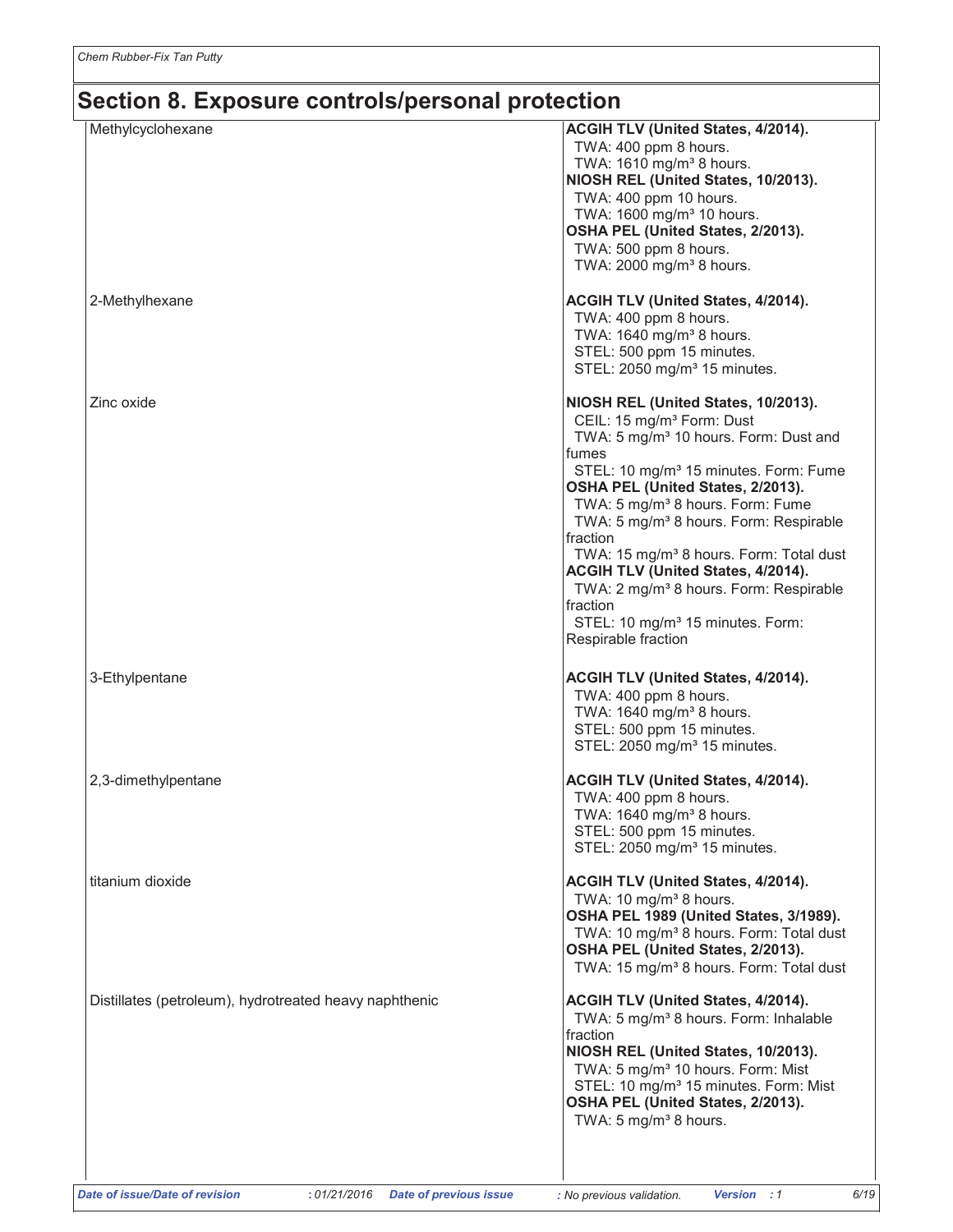| <b>Canada Occupational Exposure Limits</b> |                                                                                                                                                                                                                                                                                                                                                                                                                                                                                                                                                                                                                                                                                                               |
|--------------------------------------------|---------------------------------------------------------------------------------------------------------------------------------------------------------------------------------------------------------------------------------------------------------------------------------------------------------------------------------------------------------------------------------------------------------------------------------------------------------------------------------------------------------------------------------------------------------------------------------------------------------------------------------------------------------------------------------------------------------------|
| heptane                                    | CA Alberta Provincial (Canada, 4/2009).<br>15 min OEL: 2050 mg/m <sup>3</sup> 15 minutes.<br>8 hrs OEL: 1640 mg/m <sup>3</sup> 8 hours.<br>8 hrs OEL: 400 ppm 8 hours.<br>15 min OEL: 500 ppm 15 minutes.<br><b>CA British Columbia Provincial (Canada,</b><br>$2/2015$ ).<br>TWA: 400 ppm 8 hours.<br>STEL: 500 ppm 15 minutes.<br>CA Ontario Provincial (Canada, 1/2013).<br>TWA: 400 ppm 8 hours.<br>TWA: 1640 mg/m <sup>3</sup> 8 hours.<br>STEL: 500 ppm 15 minutes.<br>STEL: 2050 mg/m <sup>3</sup> 15 minutes.<br>CA Quebec Provincial (Canada, 1/2014).<br>TWAEV: 400 ppm 8 hours.<br>TWAEV: 1640 mg/m <sup>3</sup> 8 hours.<br>STEV: 500 ppm 15 minutes.<br>STEV: 2050 mg/m <sup>3</sup> 15 minutes. |
| 3-methylhexane                             | CA Alberta Provincial (Canada, 4/2009).<br>15 min OEL: 2050 mg/m <sup>3</sup> 15 minutes.<br>8 hrs OEL: 1640 mg/m <sup>3</sup> 8 hours.<br>8 hrs OEL: 400 ppm 8 hours.<br>15 min OEL: 500 ppm 15 minutes.                                                                                                                                                                                                                                                                                                                                                                                                                                                                                                     |
| Methylcyclohexane                          | CA Alberta Provincial (Canada, 4/2009).<br>8 hrs OEL: 400 ppm 8 hours.<br>8 hrs OEL: 1610 mg/m <sup>3</sup> 8 hours.<br><b>CA British Columbia Provincial (Canada,</b><br>$2/2015$ ).<br>TWA: 400 ppm 8 hours.<br>CA Ontario Provincial (Canada, 1/2013).<br>TWA: 400 ppm 8 hours.<br>TWA: 1610 mg/m <sup>3</sup> 8 hours.<br>CA Quebec Provincial (Canada, 1/2014).<br>TWAEV: 400 ppm 8 hours.<br>TWAEV: 1610 mg/m <sup>3</sup> 8 hours.                                                                                                                                                                                                                                                                     |
| 2-Methylhexane                             | CA Alberta Provincial (Canada, 4/2009).<br>15 min OEL: 2050 mg/m <sup>3</sup> 15 minutes.<br>8 hrs OEL: 1640 mg/m <sup>3</sup> 8 hours.<br>8 hrs OEL: 400 ppm 8 hours.<br>15 min OEL: 500 ppm 15 minutes.                                                                                                                                                                                                                                                                                                                                                                                                                                                                                                     |
| 2,3-dimethylpentane                        | CA Alberta Provincial (Canada, 4/2009).<br>15 min OEL: 2050 mg/m <sup>3</sup> 15 minutes.<br>8 hrs OEL: 1640 mg/m <sup>3</sup> 8 hours.<br>8 hrs OEL: 400 ppm 8 hours.<br>15 min OEL: 500 ppm 15 minutes.                                                                                                                                                                                                                                                                                                                                                                                                                                                                                                     |
| 3-Ethylpentane                             | CA Alberta Provincial (Canada, 4/2009).<br>15 min OEL: 2050 mg/m <sup>3</sup> 15 minutes.<br>8 hrs OEL: 1640 mg/m <sup>3</sup> 8 hours.<br>8 hrs OEL: 400 ppm 8 hours.<br>15 min OEL: 500 ppm 15 minutes.                                                                                                                                                                                                                                                                                                                                                                                                                                                                                                     |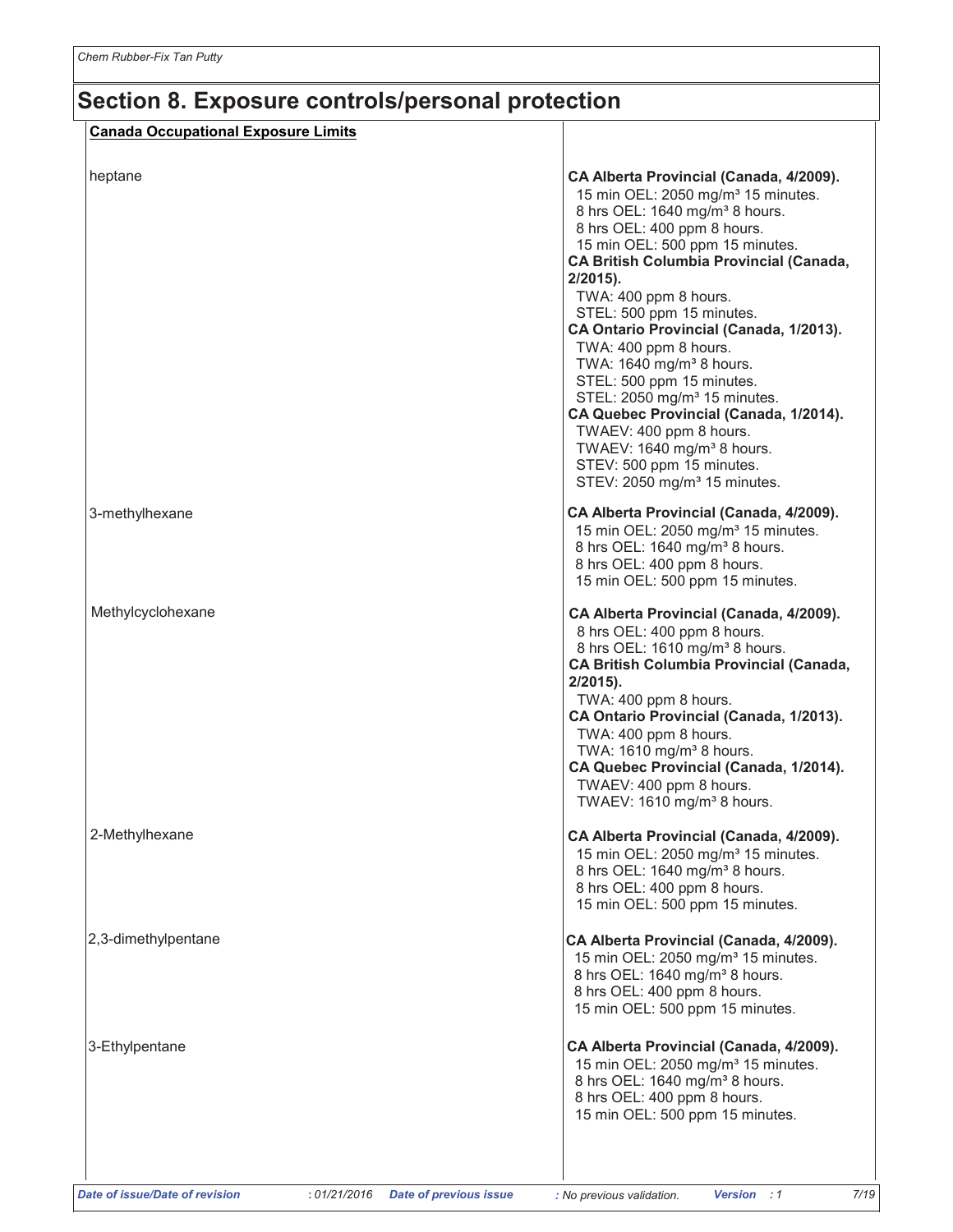| ethylbenzene                               | CA Alberta Provincial (Canada, 4/2009).<br>8 hrs OEL: 100 ppm 8 hours. A<br>8 hrs OEL: 434 mg/m <sup>3</sup> 8 hours. A<br>15 min OEL: 543 mg/m <sup>3</sup> 15 minutes.A<br>15 min OEL: 125 ppm 15 minutes. A<br>CA British Columbia Provincial (Canada,<br>$2/2015$ ).<br>TWA: 20 ppm 8 hours.A<br>CA Ontario Provincial (Canada, 1/2013).<br>TWA: 20 ppm 8 hours.A<br>CA Quebec Provincial (Canada, 1/2014). |
|--------------------------------------------|-----------------------------------------------------------------------------------------------------------------------------------------------------------------------------------------------------------------------------------------------------------------------------------------------------------------------------------------------------------------------------------------------------------------|
| toluene                                    | TWAEV: 100 ppm 8 hours.<br>TWAEV: 434 mg/m <sup>3</sup> 8 hours.<br>STEV: 125 ppm 15 minutes.<br>STEV: 543 mg/m <sup>3</sup> 15 minutes.<br>CA Alberta Provincial (Canada, 4/2009).                                                                                                                                                                                                                             |
|                                            | Absorbed through skin.<br>8 hrs OEL: 50 ppm 8 hours.<br>8 hrs OEL: 188 mg/m <sup>3</sup> 8 hours.                                                                                                                                                                                                                                                                                                               |
|                                            | <b>CA British Columbia Provincial (Canada,</b><br>$2/2015$ ).<br>TWA: 20 ppm 8 hours.A<br>CA Ontario Provincial (Canada, 1/2013).<br>TWA: 20 ppm 8 hours.                                                                                                                                                                                                                                                       |
|                                            | CA Quebec Provincial (Canada, 1/2014).<br>Absorbed through skin.<br>TWAEV: 50 ppm 8 hours.<br>TWAEV: 188 mg/m <sup>3</sup> 8 hours.                                                                                                                                                                                                                                                                             |
| carbon black, respirable other than powder | <b>CA British Columbia Provincial (Canada,</b><br>$2/2015$ ).<br>TWA: 3 mg/m <sup>3</sup> 8 hours. Form: Inhalable<br>CA Ontario Provincial (Canada, 1/2013).<br>TWA: 3 mg/m <sup>3</sup> 8 hours. Form: Inhalable<br>fraction<br>CA Alberta Provincial (Canada, 4/2009).                                                                                                                                       |
|                                            | 8 hrs OEL: 3.5 mg/m <sup>3</sup> 8 hours.<br>CA Quebec Provincial (Canada, 1/2014).<br>TWAEV: 3.5 mg/m <sup>3</sup> 8 hours.                                                                                                                                                                                                                                                                                    |
| Zinc oxide                                 | CA Alberta Provincial (Canada, 4/2009).<br>8 hrs OEL: 2 mg/m <sup>3</sup> 8 hours. Form:<br>Respirable<br>15 min OEL: 10 mg/m <sup>3</sup> 15 minutes. Form:<br>Respirable<br><b>CA British Columbia Provincial (Canada,</b><br>$2/2015$ ).                                                                                                                                                                     |
|                                            | TWA: 2 mg/m <sup>3</sup> 8 hours. Form: Respirable<br>STEL: 10 mg/m <sup>3</sup> 15 minutes. Form:<br>Respirable<br>CA Ontario Provincial (Canada, 1/2013).<br>TWA: 2 mg/m <sup>3</sup> 8 hours. Form: Respirable<br>fraction                                                                                                                                                                                   |
|                                            | STEL: 10 mg/m <sup>3</sup> 15 minutes. Form:<br>Respirable fraction<br>CA Quebec Provincial (Canada, 1/2014).<br>TWAEV: 5 mg/m <sup>3</sup> 8 hours. Form: Fume<br>STEV: 10 mg/m <sup>3</sup> 15 minutes. Form: Fume                                                                                                                                                                                            |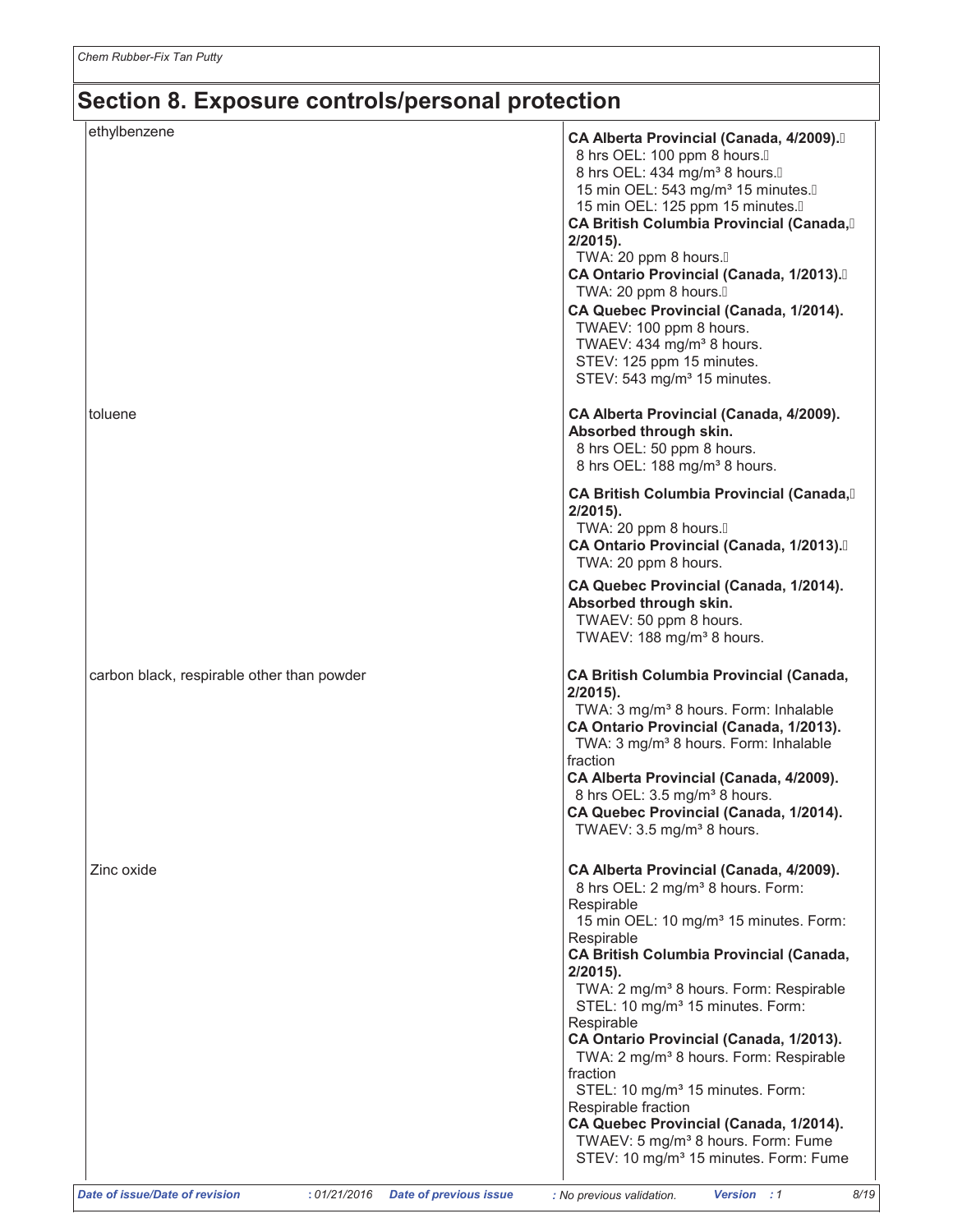| Distillates (petroleum), hydrotreated heavy naphthenic | CA Alberta Provincial (Canada, 4/2009).<br>8 hrs OEL: 5 mg/m <sup>3</sup> 8 hours. Form: Mist<br>15 min OEL: 10 mg/m <sup>3</sup> 15 minutes. Form:<br>Mist<br>CA Ontario Provincial (Canada, 1/2013).<br>TWA: 5 mg/m <sup>3</sup> 8 hours. Form: Mist<br>STEL: 10 mg/m <sup>3</sup> 15 minutes. Form: Mist<br>CA Quebec Provincial (Canada, 1/2014).<br>TWAEV: 5 mg/m <sup>3</sup> 8 hours. Form: Mist<br>STEV: 10 mg/m <sup>3</sup> 15 minutes. Form: Mist                                |
|--------------------------------------------------------|---------------------------------------------------------------------------------------------------------------------------------------------------------------------------------------------------------------------------------------------------------------------------------------------------------------------------------------------------------------------------------------------------------------------------------------------------------------------------------------------|
| Fuels, diesel, No 2                                    | CA Alberta Provincial (Canada, 4/2009).<br>8 hrs OEL: 100 mg/m <sup>3</sup> , (as total<br>hydrocarbons) 8 hours.<br><b>CA British Columbia Provincial (Canada,</b><br>2/2015). Absorbed through skin.<br>TWA: 100 mg/m <sup>3</sup> , (as total hydrocarbons) 8<br>hours. Form: Inhalable vapour and aerosol<br>CA Ontario Provincial (Canada, 1/2013).<br>Absorbed through skin.<br>TWA: 100 mg/m <sup>3</sup> , (measured as total<br>hydrocarbons) 8 hours. Form: Total<br>hydrocarbons |

| <b>Appropriate engineering</b><br>controls | : Use only with adequate ventilation. Use process enclosures, local exhaust ventilation or<br>other engineering controls to keep worker exposure to airborne contaminants below any<br>recommended or statutory limits. The engineering controls also need to keep gas,<br>vapor or dust concentrations below any lower explosive limits. Use explosion-proof<br>ventilation equipment.                                                                                                                                                                                                                                                                                                         |  |  |  |  |  |
|--------------------------------------------|-------------------------------------------------------------------------------------------------------------------------------------------------------------------------------------------------------------------------------------------------------------------------------------------------------------------------------------------------------------------------------------------------------------------------------------------------------------------------------------------------------------------------------------------------------------------------------------------------------------------------------------------------------------------------------------------------|--|--|--|--|--|
| <b>Environmental exposure</b><br>controls  | : Emissions from ventilation or work process equipment should be checked to ensure<br>they comply with the requirements of environmental protection legislation. In some<br>cases, fume scrubbers, filters or engineering modifications to the process equipment<br>will be necessary to reduce emissions to acceptable levels.                                                                                                                                                                                                                                                                                                                                                                 |  |  |  |  |  |
| <b>Individual protection measures</b>      |                                                                                                                                                                                                                                                                                                                                                                                                                                                                                                                                                                                                                                                                                                 |  |  |  |  |  |
| <b>Hygiene measures</b>                    | : Wash hands, forearms and face thoroughly after handling chemical products, before<br>eating, smoking and using the lavatory and at the end of the working period.<br>Appropriate techniques should be used to remove potentially contaminated clothing.<br>Wash contaminated clothing before reusing. Ensure that eyewash stations and safety<br>showers are close to the workstation location.                                                                                                                                                                                                                                                                                               |  |  |  |  |  |
| <b>Eye/face protection</b>                 | : Safety eyewear complying with an approved standard should be used when a risk<br>assessment indicates this is necessary to avoid exposure to liquid splashes, mists,<br>gases or dusts. If contact is possible, the following protection should be worn, unless<br>the assessment indicates a higher degree of protection: chemical splash goggles.                                                                                                                                                                                                                                                                                                                                           |  |  |  |  |  |
| <b>Skin protection</b>                     |                                                                                                                                                                                                                                                                                                                                                                                                                                                                                                                                                                                                                                                                                                 |  |  |  |  |  |
| <b>Hand protection</b>                     | : Chemical-resistant, impervious gloves complying with an approved standard should be<br>worn at all times when handling chemical products if a risk assessment indicates this is<br>necessary. Considering the parameters specified by the glove manufacturer, check<br>during use that the gloves are still retaining their protective properties. It should be<br>noted that the time to breakthrough for any glove material may be different for different<br>glove manufacturers. In the case of mixtures, consisting of several substances, the<br>protection time of the gloves cannot be accurately estimated.<br>> 8 hours (breakthrough time): neoprene, butyl rubber, nitrile rubber |  |  |  |  |  |
| <b>Date of issue/Date of revision</b>      | : No previous validation.<br>9/19<br>:01/21/2016<br><b>Date of previous issue</b><br>Version : 1                                                                                                                                                                                                                                                                                                                                                                                                                                                                                                                                                                                                |  |  |  |  |  |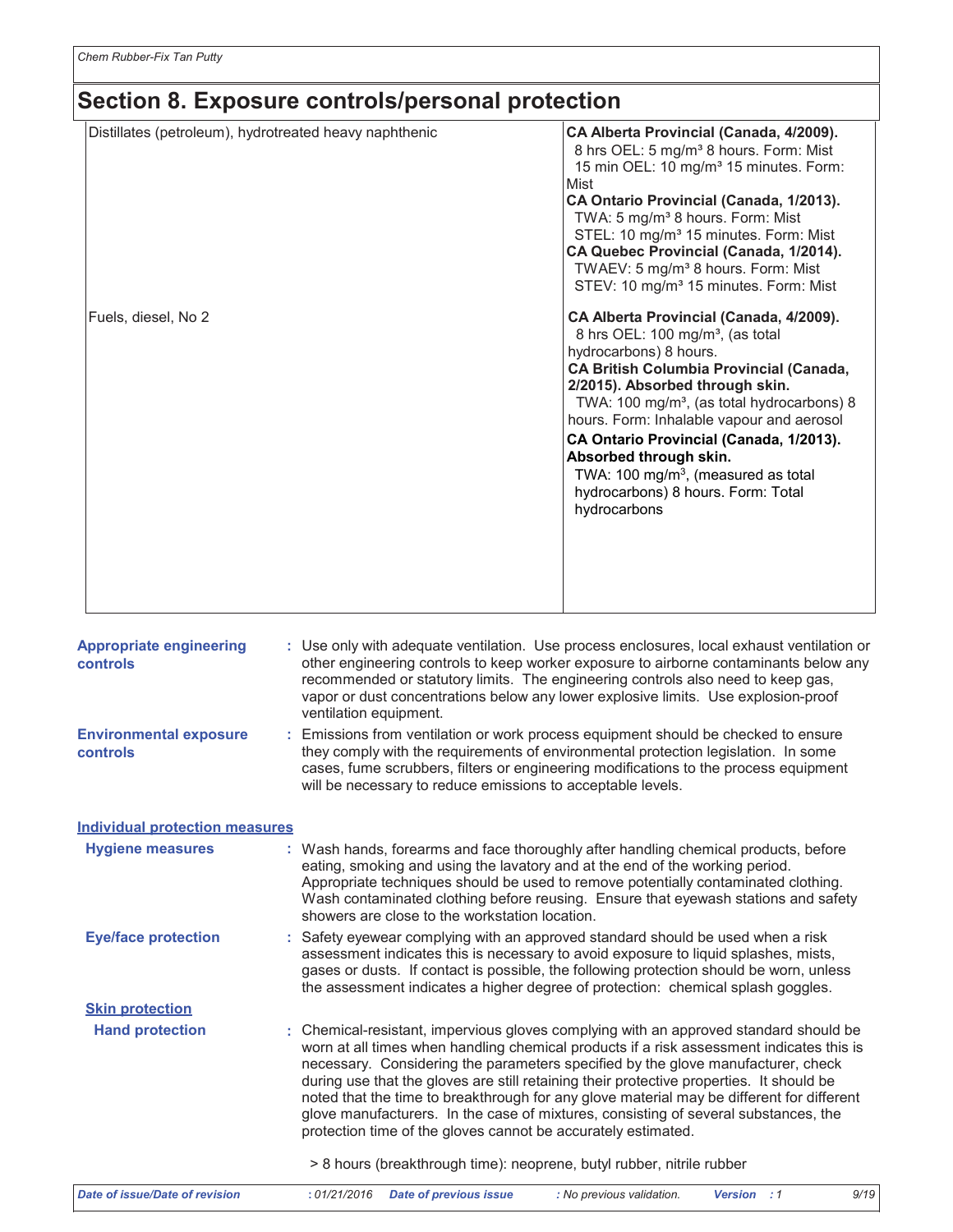| <b>Body protection</b>        | : Personal protective equipment for the body should be selected based on the task being<br>performed and the risks involved and should be approved by a specialist before<br>handling this product. When there is a risk of ignition from static electricity, wear anti-<br>static protective clothing. For the greatest protection from static discharges, clothing<br>should include anti-static overalls, boots and gloves. |
|-------------------------------|--------------------------------------------------------------------------------------------------------------------------------------------------------------------------------------------------------------------------------------------------------------------------------------------------------------------------------------------------------------------------------------------------------------------------------|
| <b>Other skin protection</b>  | : Appropriate footwear and any additional skin protection measures should be selected<br>based on the task being performed and the risks involved and should be approved by a<br>specialist before handling this product.                                                                                                                                                                                                      |
| <b>Respiratory protection</b> | : Use a properly fitted, particulate filter respirator complying with an approved standard if<br>a risk assessment indicates this is necessary. Respirator selection must be based on<br>known or anticipated exposure levels, the hazards of the product and the safe working<br>limits of the selected respirator. Ensure an MSHA/NIOSH-approved respirator or<br>equivalent is used (applicable in the United States).      |

# Section 9. Physical and chemical properties

| <b>Appearance</b>                                 |                                                                   |
|---------------------------------------------------|-------------------------------------------------------------------|
| <b>Physical state</b>                             | $:$ Solid.                                                        |
| <b>Color</b>                                      | $:$ Tan.                                                          |
| Odor                                              | : Hydrocarbon.                                                    |
| <b>Odor threshold</b>                             | : Not available.                                                  |
| pH                                                | : Not available.                                                  |
| <b>Melting point</b>                              | : Not available.                                                  |
| <b>Boiling point</b>                              | : Not available.                                                  |
| <b>Flash point</b>                                | : Closed cup: -9.4444°C (15°F)                                    |
| <b>Evaporation rate</b>                           | $\therefore$ 4.2 (butyl acetate = 1)                              |
| <b>Flammability (solid, gas)</b>                  | : Not available.                                                  |
| Lower and upper explosive<br>(flammable) limits   | $:$ Lower: $1\%$<br>Upper: 6.7%                                   |
| <b>Vapor pressure</b>                             | : 6 kPa (45 mm Hg) $[20^{\circ}C(68^{\circ}F)]$                   |
| <b>Vapor density</b>                              | : $3.5$ [Air = 1]                                                 |
| <b>Relative density</b>                           | : 0.9                                                             |
| <b>Solubility</b>                                 | : Insoluble in the following materials: cold water and hot water. |
| <b>Partition coefficient: n-</b><br>octanol/water | : Not available.                                                  |
| <b>Auto-ignition temperature</b>                  | : Not available.                                                  |
| <b>Decomposition temperature : Not available.</b> |                                                                   |
| <b>Viscosity</b>                                  | : Not available.                                                  |

# Section 10. Stability and reactivity

| Date of issue/Date of revision               | 10/19<br>: 01/21/2016<br>Date of previous issue<br>: No previous validation<br><b>Version</b>                                                                                |  |  |  |  |  |
|----------------------------------------------|------------------------------------------------------------------------------------------------------------------------------------------------------------------------------|--|--|--|--|--|
| Incompatible materials                       | : Reactive or incompatible with the following materials:<br>oxidizing materials<br>strong acids                                                                              |  |  |  |  |  |
| <b>Conditions to avoid</b>                   | : Do not pressurize, cut, weld, braze, solder, drill, grind or expose containers to heat or<br>sources of ignition. Avoid all possible sources of ignition (spark or flame). |  |  |  |  |  |
| <b>Possibility of hazardous</b><br>reactions | : Under normal conditions of storage and use, hazardous reactions will not occur. Under<br>normal conditions of storage and use, hazardous polymerization will not occur.    |  |  |  |  |  |
| <b>Chemical stability</b>                    | : The product is stable.                                                                                                                                                     |  |  |  |  |  |
| <b>Reactivity</b>                            | : No specific test data related to reactivity available for this product or its ingredients.                                                                                 |  |  |  |  |  |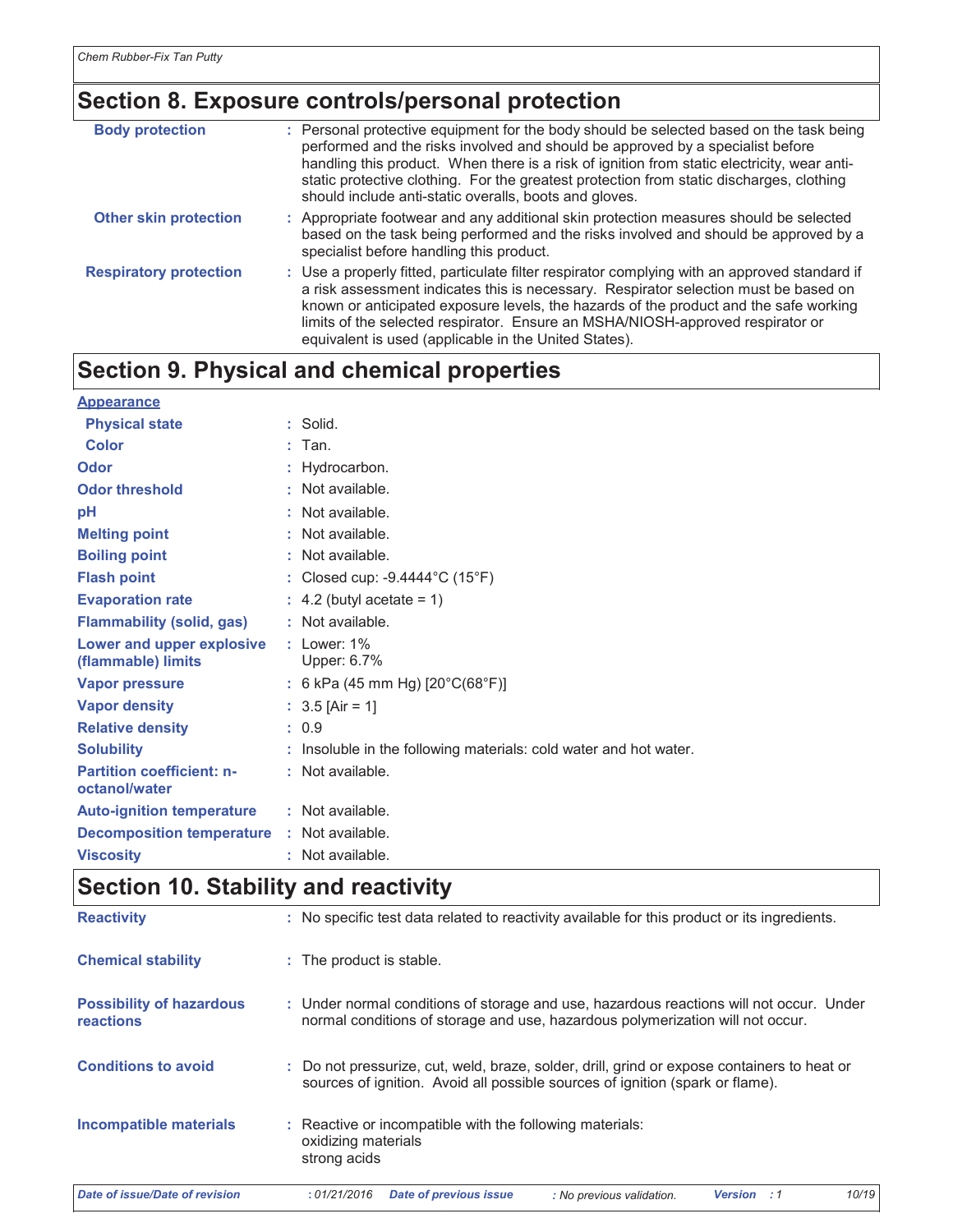# Section 10. Stability and reactivity

#### **Hazardous decomposition** products

: Under normal conditions of storage and use, hazardous decomposition products should not be produced.

# **Section 11. Toxicological information**

## Information on toxicological effects

### **Acute toxicity**

| <b>Product/ingredient name</b>                               | <b>Result</b>               | <b>Species</b> | <b>Dose</b>            | <b>Exposure</b> |
|--------------------------------------------------------------|-----------------------------|----------------|------------------------|-----------------|
| heptane                                                      | <b>LC50 Inhalation Gas.</b> | Rat            | 48000 ppm              | 4 hours         |
|                                                              | LC50 Inhalation Vapor       | Rat            | $103$ g/m <sup>3</sup> | 4 hours         |
| Methylcyclohexane                                            | LD50 Oral                   | Rat            | >3200 mg/kg            |                 |
| Distillates (petroleum),<br>hydrotreated heavy<br>naphthenic | LD50 Oral                   | Rat            | >5000 mg/kg            |                 |

**Conclusion/Summary** : Based on available data, the classification criteria are not met.

: Causes skin irritation.

: Causes serious eye irritation.

## **Irritation/Corrosion**

| <b>Product/ingredient name</b>                               | <b>Result</b>            | <b>Species</b> | <b>Score</b> | <b>Exposure</b>                            | <b>Observation</b>       |
|--------------------------------------------------------------|--------------------------|----------------|--------------|--------------------------------------------|--------------------------|
| n-Heptane                                                    | Skin - Moderate irritant | Rabbit         |              | 24 hours                                   |                          |
| 3-methylhexane                                               | Skin - Moderate irritant | Rabbit         |              |                                            |                          |
| Methylcyclohexane                                            | Skin - Mild irritant     | Rabbit         |              | 24 hours 500<br>microliters                |                          |
|                                                              | Skin - Moderate irritant | Rabbit         |              |                                            |                          |
| 2-Methylhexane                                               | Skin - Moderate irritant | Rabbit         |              |                                            |                          |
| Zinc oxide                                                   | Eyes - Mild irritant     | Rabbit         |              | 24 hours 500<br>milligrams                 |                          |
|                                                              | Skin - Mild irritant     | Rabbit         |              | 24 hours 500<br>milligrams                 | $\overline{\phantom{a}}$ |
| 3-Ethylpentane                                               | Skin - Moderate irritant | Rabbit         |              |                                            |                          |
| 2,3-dimethylpentane                                          | Skin - Moderate irritant | Rabbit         |              |                                            |                          |
| titanium dioxide                                             | Skin - Mild irritant     | Human          |              | 72 hours 300<br>Micrograms<br>Intermittent | $\overline{\phantom{a}}$ |
| Distillates (petroleum),<br>hydrotreated heavy<br>naphthenic | Skin - Severe irritant   | Rabbit         |              | 500<br>milligrams                          |                          |

**Conclusion/Summary** 

**Skin** 

**Eyes** 

**Sensitization** 

Not available.

**Mutagenicity** 

Not available.

**Carcinogenicity** 

Version : 1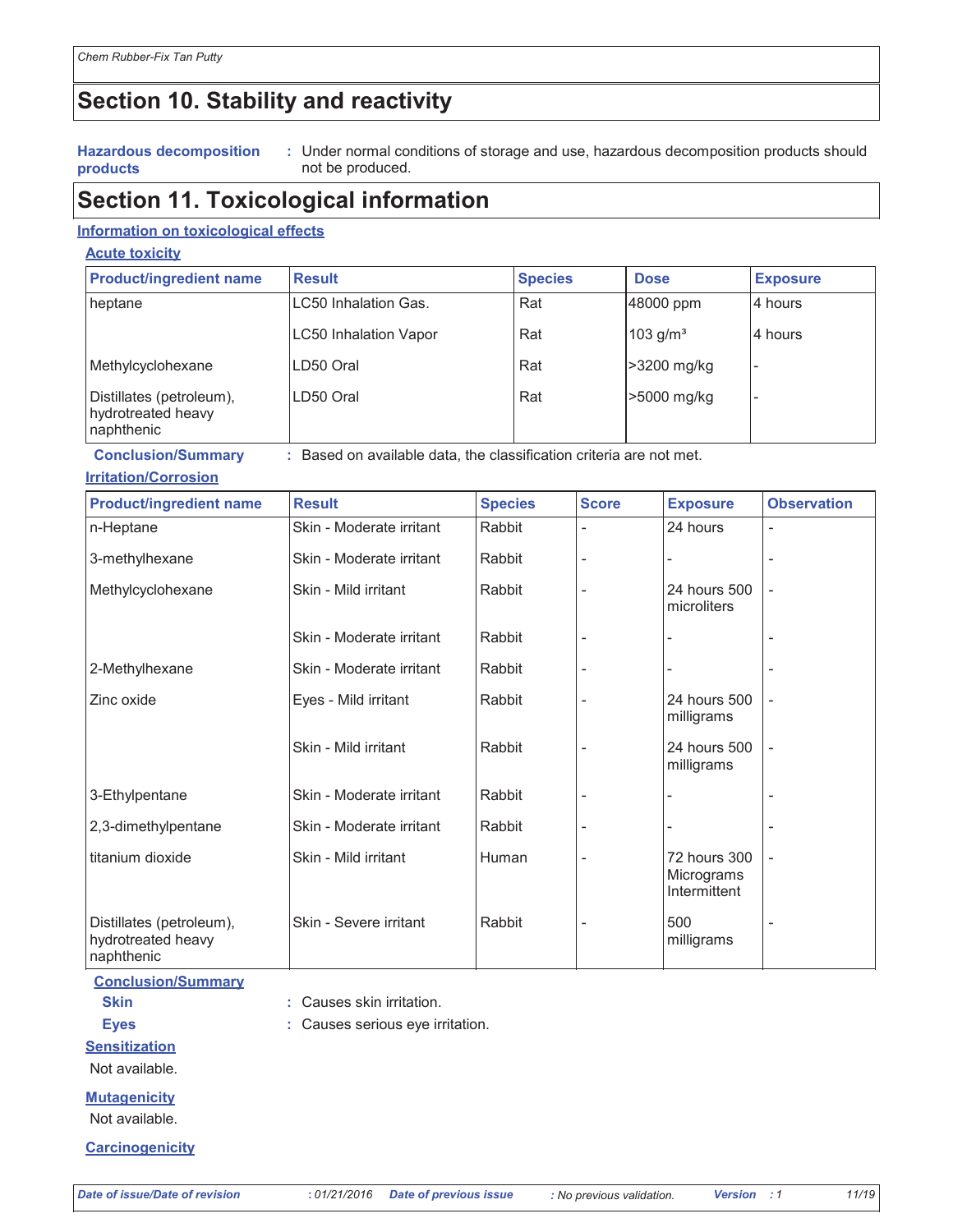# **Section 11. Toxicological information**

| <b>Product/ingredient name</b>                     | <b>Result</b>                  |             |            | <b>Species</b> | <b>Dose</b>             | <b>Exposure</b>             |
|----------------------------------------------------|--------------------------------|-------------|------------|----------------|-------------------------|-----------------------------|
| titanium dioxide                                   | Positive - Inhalation - TCLo   |             |            | <b>IRat</b>    | $250$ mg/m <sup>3</sup> | 2 years; 6 hours<br>per day |
| <b>Conclusion/Summary</b><br><b>Classification</b> | : Suspected of causing cancer. |             |            |                |                         |                             |
| <b>Product/ingredient name</b>                     | <b>OSHA</b>                    | <b>IARC</b> | <b>NTP</b> |                |                         |                             |
| titanium dioxide                                   |                                | 2B          |            |                |                         |                             |

## **Reproductive toxicity**

Not available.

## **Teratogenicity**

Not available.

## Specific target organ toxicity (single exposure)

| <b>Name</b>         | <b>Category</b> | <b>Route of</b><br>exposure | <b>Target organs</b> |
|---------------------|-----------------|-----------------------------|----------------------|
| n-Heptane           | Category 3      | Not applicable.             | Narcotic effects     |
| 3-methylhexane      | Category 3      | Not applicable.             | Narcotic effects     |
| Methylcyclohexane   | Category 3      | Not applicable.             | Narcotic effects     |
| 2-Methylhexane      | Category 3      | Not applicable.             | Narcotic effects     |
| 3-Ethylpentane      | Category 3      | Not applicable.             | Narcotic effects     |
| 2,3-dimethylpentane | Category 3      | Not applicable.             | Narcotic effects     |

Specific target organ toxicity (repeated exposure)

Not available.

## **Aspiration hazard**

| <b>Name</b>         | <b>Result</b>                         |
|---------------------|---------------------------------------|
| n-Heptane           | <b>ASPIRATION HAZARD - Category 1</b> |
| 3-methylhexane      | <b>ASPIRATION HAZARD - Category 1</b> |
| Methylcyclohexane   | <b>ASPIRATION HAZARD - Category 1</b> |
| 2-Methylhexane      | <b>ASPIRATION HAZARD - Category 1</b> |
| 3-Ethylpentane      | <b>ASPIRATION HAZARD - Category 1</b> |
| 2,3-dimethylpentane | <b>ASPIRATION HAZARD - Category 1</b> |

: Routes of entry anticipated: Oral, Dermal, Inhalation, Ocular. Information on the likely

## routes of exposure **Potential acute health effects**

| r olghliar aculg ngallir gheclo |                                                                                                         |
|---------------------------------|---------------------------------------------------------------------------------------------------------|
| Eye contact                     | : Causes serious eye irritation.                                                                        |
| <b>Inhalation</b>               | : Can cause central nervous system (CNS) depression. May cause drowsiness or<br>dizziness.              |
| <b>Skin contact</b>             | : Causes skin irritation.                                                                               |
| <b>Ingestion</b>                | : Can cause central nervous system (CNS) depression. May be irritating to mouth, throat<br>and stomach. |

## Symptoms related to the physical, chemical and toxicological characteristics

| : 01/21/2016 Date of previous issue<br>Date of issue/Date of revision<br>: No previous validation.<br><b>Version</b> : 1 |  |  |  |  |  |  | 12/19 |
|--------------------------------------------------------------------------------------------------------------------------|--|--|--|--|--|--|-------|
|--------------------------------------------------------------------------------------------------------------------------|--|--|--|--|--|--|-------|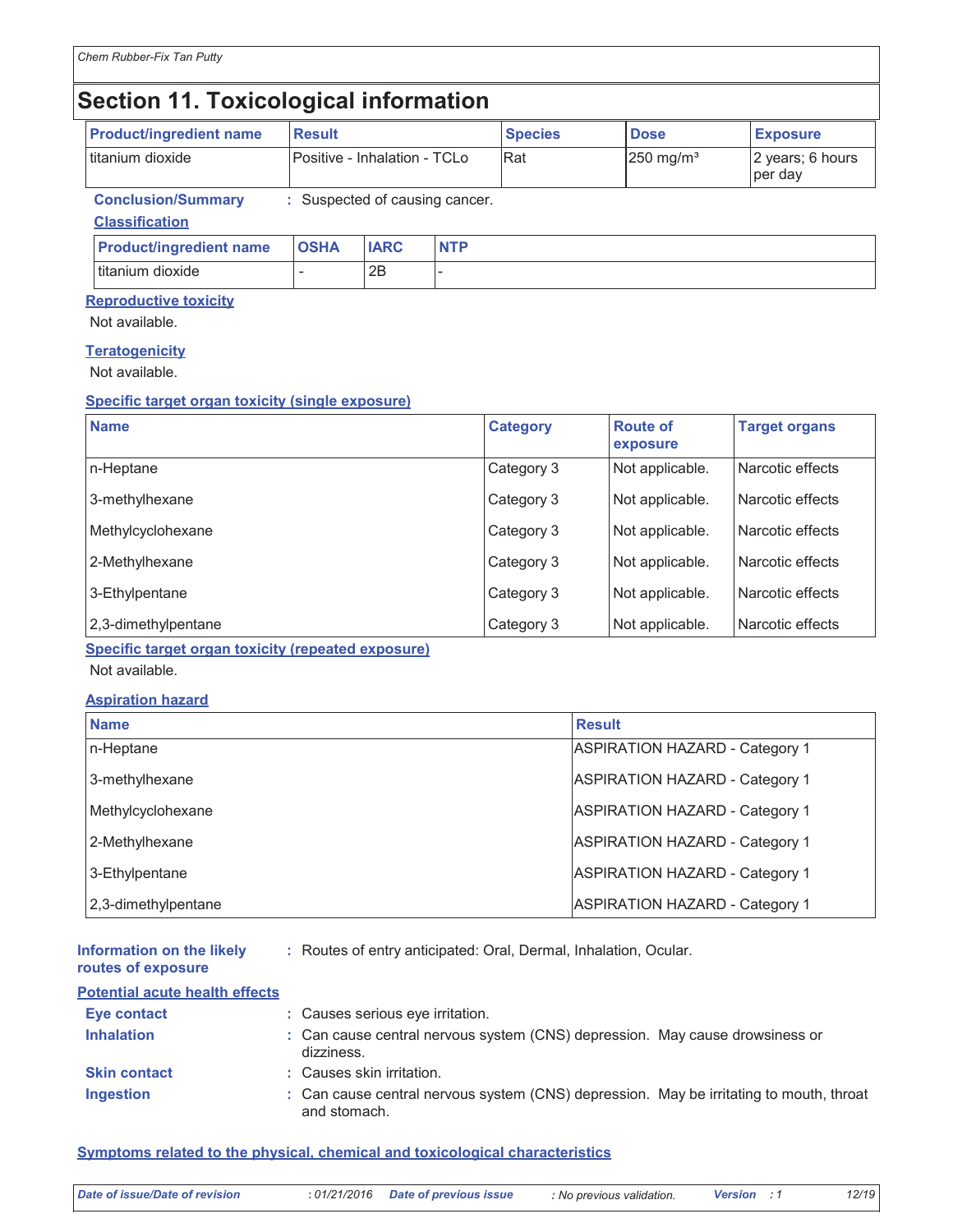# Section 11. Toxicological information

| <b>Eye contact</b>                      | : Adverse symptoms may include the following:<br>pain or irritation<br>watering<br>redness                                                    |
|-----------------------------------------|-----------------------------------------------------------------------------------------------------------------------------------------------|
| <b>Inhalation</b>                       | : Adverse symptoms may include the following:<br>nausea or vomiting<br>headache<br>drowsiness/fatigue<br>dizziness/vertigo<br>unconsciousness |
| <b>Skin contact</b>                     | : Adverse symptoms may include the following:<br>irritation<br>redness                                                                        |
| <b>Ingestion</b>                        | : No specific data.                                                                                                                           |
|                                         | Delayed and immediate effects and also chronic effects from short and long term exposure                                                      |
| <b>Short term exposure</b>              |                                                                                                                                               |
| <b>Potential immediate</b><br>effects   | : Not available.                                                                                                                              |
| <b>Potential delayed effects</b>        | : Not available.                                                                                                                              |
| Long term exposure                      |                                                                                                                                               |
| <b>Potential immediate</b><br>effects   | : Not available.                                                                                                                              |
| <b>Potential delayed effects</b>        | : Not available.                                                                                                                              |
| <b>Potential chronic health effects</b> |                                                                                                                                               |
| Not available.                          |                                                                                                                                               |
| <b>General</b>                          | : No known significant effects or critical hazards.                                                                                           |
| <b>Carcinogenicity</b>                  | : Suspected of causing cancer. Risk of cancer depends on duration and level of<br>exposure.                                                   |
| <b>Mutagenicity</b>                     | : No known significant effects or critical hazards.                                                                                           |
| <b>Teratogenicity</b>                   | : No known significant effects or critical hazards.                                                                                           |
| <b>Developmental effects</b>            | : No known significant effects or critical hazards.                                                                                           |
| <b>Fertility effects</b>                | : No known significant effects or critical hazards.                                                                                           |
|                                         |                                                                                                                                               |

## **Numerical measures of toxicity Acute toxicity estimates**

Not available.

# Section 12. Ecological information

| <b>Toxicity</b>                       |                                              |                                                                          |                 |
|---------------------------------------|----------------------------------------------|--------------------------------------------------------------------------|-----------------|
| <b>Product/ingredient name</b>        | <b>Result</b>                                | <b>Species</b>                                                           | <b>Exposure</b> |
| n-Heptane                             | Acute LC50 375000 µg/l Fresh water           | Fish - Oreochromis mossambicus                                           | 96 hours        |
| Methylcyclohexane                     | Acute LC50 5800 µg/l Marine water            | Fish - Morone saxatilis - Juvenile<br>(Fledgling, Hatchling, Weanling)   | 96 hours        |
| Zinc oxide                            | Acute IC50 1.85 mg/l Marine water            | Algae - Skeletonema costatum                                             | 96 hours        |
|                                       | Acute IC50 46 µg/l Fresh water               | Algae - Pseudokirchneriella<br>subcapitata - Exponential growth<br>phase | 72 hours        |
| <b>Date of issue/Date of revision</b> | :01/21/2016<br><b>Date of previous issue</b> | : No previous validation.<br><b>Version</b><br>.: 1                      | 13/19           |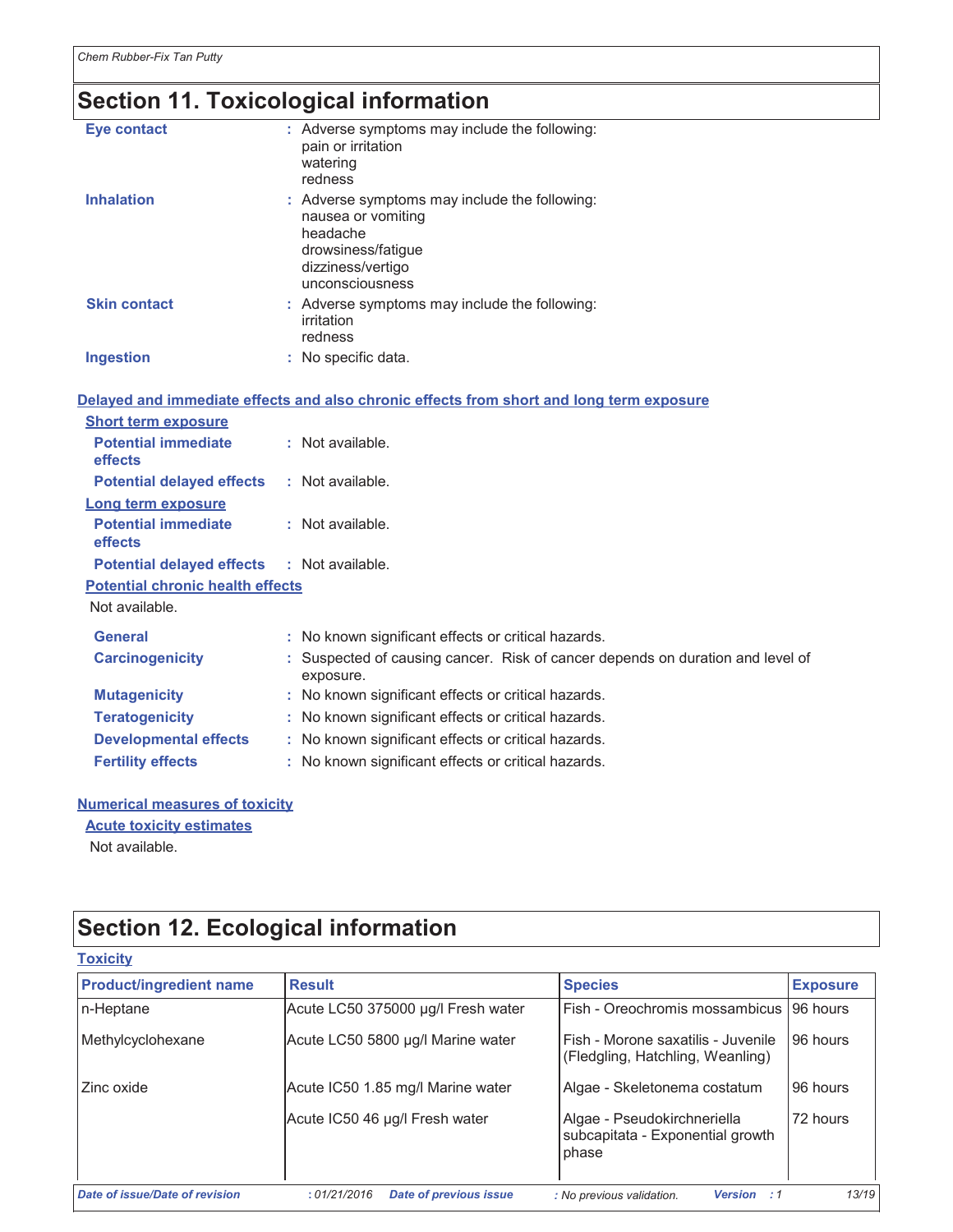# Section 12 Ecological information

|                           | UGUNUN TZ. LUUNUYIUAI IIIIUNIIANUNI   |                                                         |          |  |  |  |  |  |
|---------------------------|---------------------------------------|---------------------------------------------------------|----------|--|--|--|--|--|
|                           | Acute LC50 98 µg/l Fresh water        | Daphnia - Daphnia magna -<br>Neonate                    | 48 hours |  |  |  |  |  |
|                           | Acute LC50 1.1 ppm Fresh water        | Fish - Oncorhynchus mykiss                              | 96 hours |  |  |  |  |  |
| Ititanium dioxide         | Acute LC50 3 mg/l Fresh water         | Crustaceans - Ceriodaphnia<br>dubia - Neonate           | 48 hours |  |  |  |  |  |
|                           | Acute LC50 6.5 mg/l Fresh water       | Daphnia - Daphnia pulex -<br>Neonate                    | 48 hours |  |  |  |  |  |
|                           | Acute LC50 >1000000 µg/l Marine water | Fish - Fundulus heteroclitus                            | 96 hours |  |  |  |  |  |
| <b>Conclusion/Summary</b> |                                       | : Very toxic to aquatic life with long lasting effects. |          |  |  |  |  |  |

## **Persistence and degradability**

Not available.

## **Bioaccumulative potential**

| <b>Product/ingredient name</b> | LogP <sub>ow</sub> | <b>BCF</b> | <b>Potential</b> |
|--------------------------------|--------------------|------------|------------------|
| heptane                        | 4.66               | 552        | high             |
| Methylcyclohexane              | 3.61               | 112        | low              |
| <b>Zinc oxide</b>              |                    | 60960      | high             |
| titanium dioxide               |                    | 352        | low              |

| <b>Mobility in soil</b> |  |
|-------------------------|--|
|-------------------------|--|

| <b>Soil/water partition</b> | : Not available. |
|-----------------------------|------------------|
| <b>coefficient (Koc)</b>    |                  |

**Other adverse effects** 

: No known significant effects or critical hazards.

## **Section 13. Disposal considerations**

**Disposal methods** 

: The generation of waste should be avoided or minimized wherever possible. Disposal of this product, solutions and any by-products should at all times comply with the requirements of environmental protection and waste disposal legislation and any federal, state and regional local authority requirements. Dispose of surplus and non-recyclable products via a licensed waste disposal contractor. Waste should not be disposed of untreated to the sewer unless fully compliant with the requirements of all authorities with jurisdiction. Waste packaging should be recycled. Incineration or landfill should only be considered when recycling is not feasible. This material and its container must be disposed of in a safe way. Care should be taken when handling emptied containers that have not been cleaned or rinsed out. Empty containers or liners may retain some product residues. Vapor from product residues may create a highly flammable or explosive atmosphere inside the container. Do not cut, weld or grind used containers unless they have been cleaned thoroughly internally. Avoid dispersal of spilled material and runoff and contact with soil, waterways, drains and sewers.

# **Section 14. Transport information**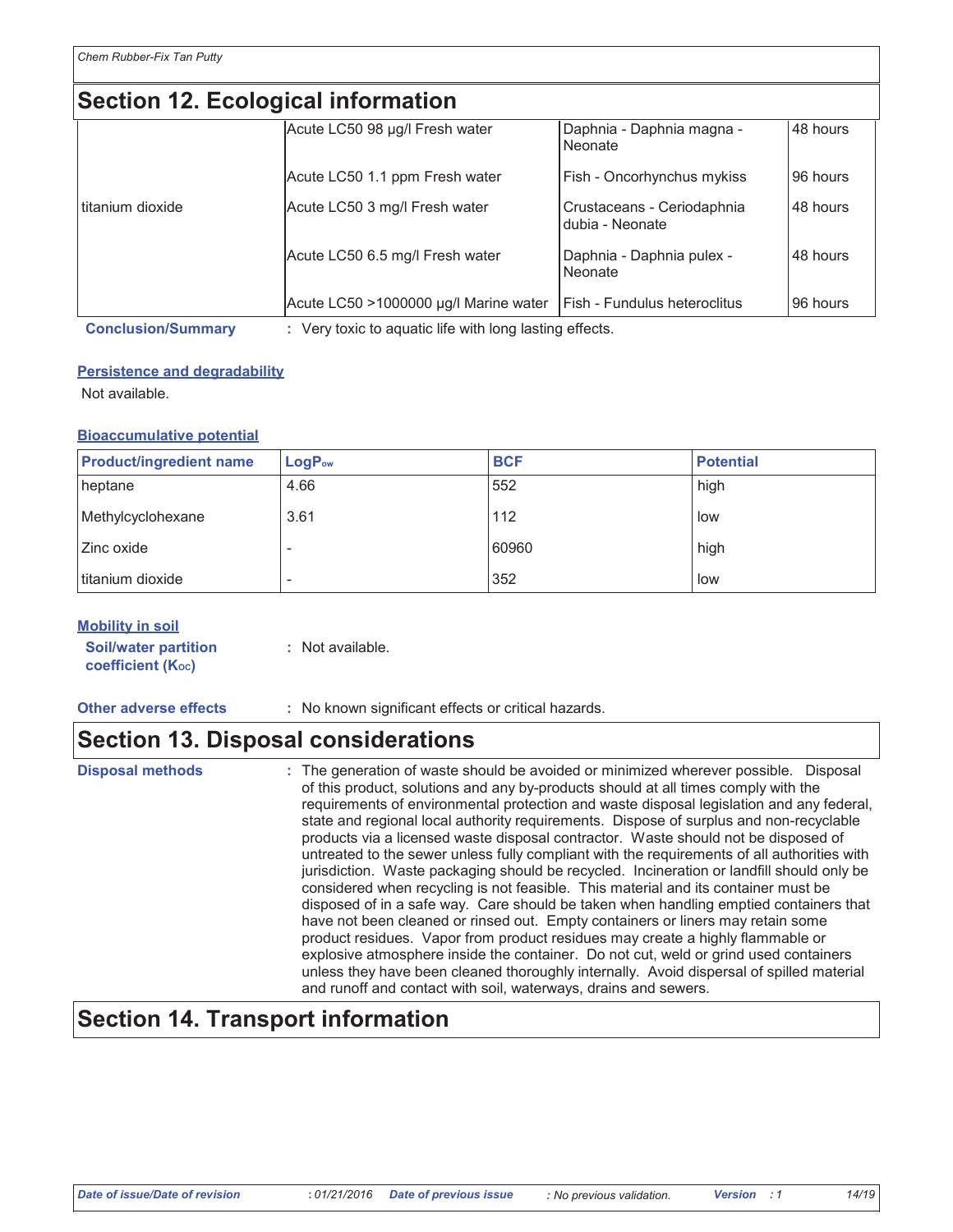# **Section 14. Transport information**

|                                       | <b>DOT</b><br><b>Classification</b>                                                                                                                                                                                                                                                                                                                                                                                                                                                           | <b>TDG</b><br><b>Classification</b>                                                                                                                                                                                                                                                                                                                                                                                                                                                  |                               |                           | <b>IMDG</b>                                                                                                                                                                                               | <b>IATA</b>                                                                                                                                                                                                                                                                                                                                                                                                                                                                                                                    |
|---------------------------------------|-----------------------------------------------------------------------------------------------------------------------------------------------------------------------------------------------------------------------------------------------------------------------------------------------------------------------------------------------------------------------------------------------------------------------------------------------------------------------------------------------|--------------------------------------------------------------------------------------------------------------------------------------------------------------------------------------------------------------------------------------------------------------------------------------------------------------------------------------------------------------------------------------------------------------------------------------------------------------------------------------|-------------------------------|---------------------------|-----------------------------------------------------------------------------------------------------------------------------------------------------------------------------------------------------------|--------------------------------------------------------------------------------------------------------------------------------------------------------------------------------------------------------------------------------------------------------------------------------------------------------------------------------------------------------------------------------------------------------------------------------------------------------------------------------------------------------------------------------|
| <b>UN number</b>                      | <b>UN1325</b>                                                                                                                                                                                                                                                                                                                                                                                                                                                                                 | <b>UN1325</b>                                                                                                                                                                                                                                                                                                                                                                                                                                                                        |                               |                           | <b>UN1325</b>                                                                                                                                                                                             | <b>UN1325</b>                                                                                                                                                                                                                                                                                                                                                                                                                                                                                                                  |
| <b>UN proper</b><br>shipping name     | Flammable<br>solids, organic,<br>n.o.s.<br>(Naphtha<br>(petroleum),<br>hydrotreated<br>light, titanium<br>dioxide)                                                                                                                                                                                                                                                                                                                                                                            | <b>FLAMMABLE</b><br>SOLID,<br>ORGANIC, N.<br>O.S. (Naphtha<br>(petroleum),<br>hydrotreated<br>light, titanium<br>dioxide)                                                                                                                                                                                                                                                                                                                                                            |                               |                           | <b>FLAMMABLE</b><br>SOLID,<br>ORGANIC, N.<br>O.S. (Naphtha<br>(petroleum),<br>hydrotreated<br>light, titanium<br>dioxide)                                                                                 | <b>FLAMMABLE</b><br>SOLID,<br>ORGANIC, N.<br>O.S. (Naphtha<br>(petroleum),<br>hydrotreated<br>light, titanium<br>dioxide)                                                                                                                                                                                                                                                                                                                                                                                                      |
| <b>Transport</b><br>hazard class(es)  | 4.1                                                                                                                                                                                                                                                                                                                                                                                                                                                                                           | 4.1                                                                                                                                                                                                                                                                                                                                                                                                                                                                                  |                               |                           | 4.1                                                                                                                                                                                                       | 4.1                                                                                                                                                                                                                                                                                                                                                                                                                                                                                                                            |
| <b>Label</b>                          | Ľ,                                                                                                                                                                                                                                                                                                                                                                                                                                                                                            | Ļ,                                                                                                                                                                                                                                                                                                                                                                                                                                                                                   |                               |                           | ≵                                                                                                                                                                                                         |                                                                                                                                                                                                                                                                                                                                                                                                                                                                                                                                |
| <b>Packing group</b>                  | Ш                                                                                                                                                                                                                                                                                                                                                                                                                                                                                             | Ш                                                                                                                                                                                                                                                                                                                                                                                                                                                                                    |                               |                           | Ш                                                                                                                                                                                                         | $\mathop{\rm II}\nolimits$                                                                                                                                                                                                                                                                                                                                                                                                                                                                                                     |
| <b>Environmental</b><br>hazards       | Yes.                                                                                                                                                                                                                                                                                                                                                                                                                                                                                          | Yes.                                                                                                                                                                                                                                                                                                                                                                                                                                                                                 |                               |                           | Marine<br>Pollutant: Yes                                                                                                                                                                                  | No.                                                                                                                                                                                                                                                                                                                                                                                                                                                                                                                            |
| <b>Additional</b><br>information      | This product is<br>not regulated<br>as a marine<br>pollutant when<br>transported on<br>inland<br>waterways in<br>sizes of $\leq 5$ L or<br>$\leq$ 5 kg or by<br>road, rail, or<br>inland air in<br>non-bulk sizes,<br>provided the<br>packagings<br>meet the<br>general<br>provisions of<br>§§ 173.24 and<br>173.24a.<br><b>Limited</b><br>quantity<br>Yes.<br><b>Packaging</b><br>instruction<br><b>Passenger</b><br>aircraft<br>Quantity<br>limitation: 15 kg<br>Cargo aircraft<br>Quantity | Product<br>classified as<br>per the<br>following<br>sections of the<br>Transportation<br>of Dangerous<br>Goods<br>Regulations: 2.<br>20-2.22 (Class<br>4), 2.7 (Marine<br>pollutant mark).<br>The marine<br>pollutant mark<br>is not required<br>when<br>transported by<br>road or rail.<br><b>Explosive</b><br><b>Limit and</b><br><b>Limited</b><br><b>Quantity Index</b><br>1<br><b>ERAP Index</b><br>1000<br><b>Passenger</b><br><b>Carrying</b><br>Road or Rail<br><b>Index</b> |                               |                           | The marine<br>pollutant mark<br>is not required<br>when<br>transported in<br>sizes of ≤5 L or<br>≤5 kg.<br><b>Emergency</b><br>schedules<br>(EmS)<br>F-A, S-G<br><b>Special</b><br>provisions<br>274, 915 | The<br>environmentally<br>hazardous<br>substance<br>mark may<br>appear if<br>required by<br>other<br>transportation<br>regulations.<br><b>Passenger</b><br>and Cargo<br><u>Aircraft</u><br>Quantity<br>limitation: 15 kg<br>Packaging<br>instructions:<br>445<br><b>Cargo Aircraft</b><br><b>Only</b> Quantity<br>limitation: 50 kg<br>Packaging<br>instructions:<br>448<br><b>Limited</b><br><b>Quantities -</b><br><b>Passenger</b><br><b>Aircraft</b><br>Quantity<br>limitation: 5 kg<br>Packaging<br>instructions:<br>Y441 |
| <b>Date of issue/Date of revision</b> |                                                                                                                                                                                                                                                                                                                                                                                                                                                                                               | : 01/21/2016                                                                                                                                                                                                                                                                                                                                                                                                                                                                         | <b>Date of previous issue</b> | : No previous validation. | Version : 1                                                                                                                                                                                               | 15/19                                                                                                                                                                                                                                                                                                                                                                                                                                                                                                                          |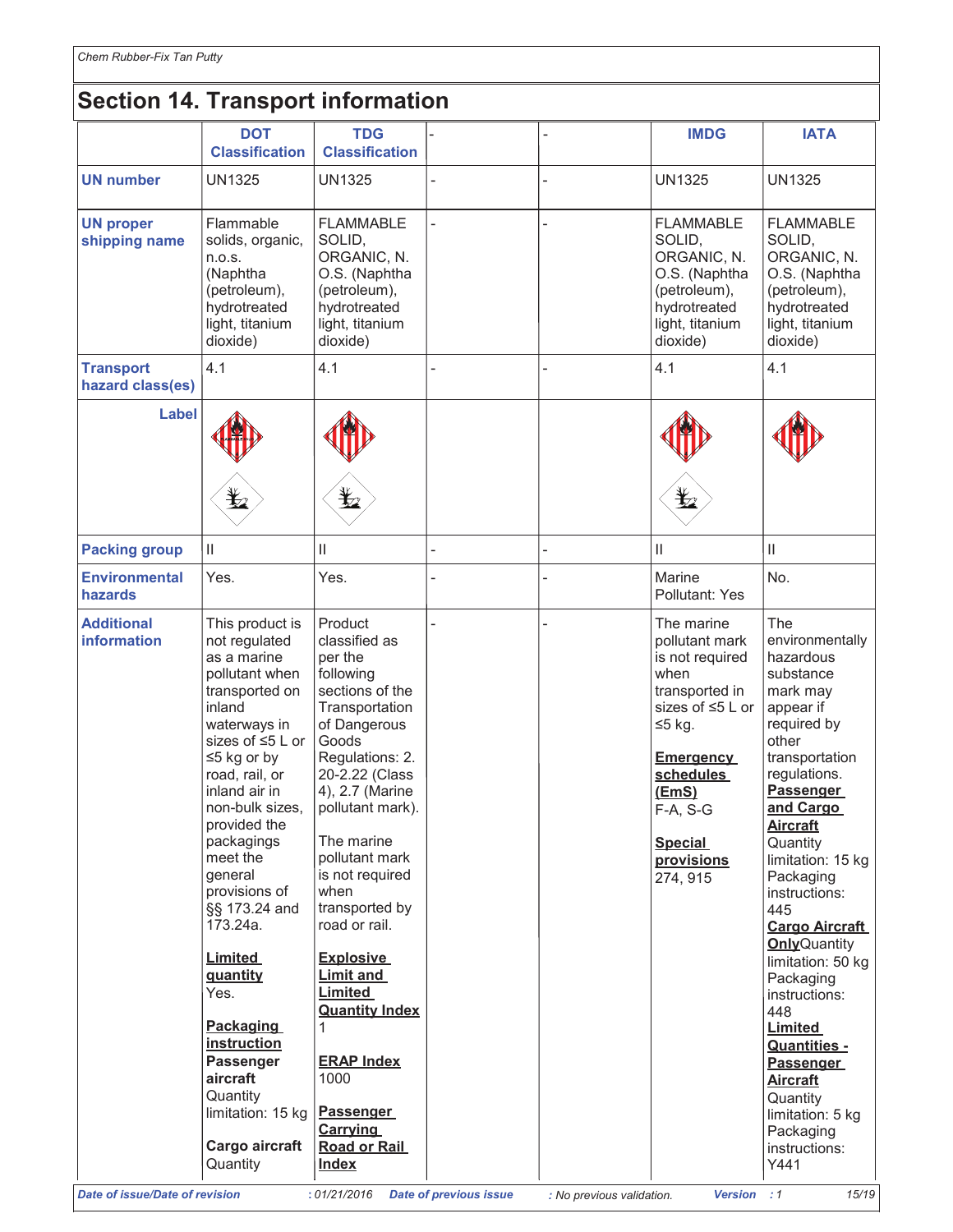# **Section 14. Transport information**

| limitation: 50 kg   15 |                |  |                |
|------------------------|----------------|--|----------------|
|                        |                |  | <b>Special</b> |
| <b>Special</b>         | <b>Special</b> |  | provisions     |
| provisions             | provisions     |  | A3, A803       |
| A1, IB8, IP2,          | 16             |  |                |
| IP4, T3, TP33          |                |  |                |
|                        |                |  |                |

Special precautions for user : Transport within user's premises: always transport in closed containers that are upright and secure. Ensure that persons transporting the product know what to do in the event of an accident or spillage.

Transport in bulk according : Not available. to Annex II of MARPOL and the IBC Code

# **Section 15. Regulatory information**

| <b>U.S. Federal regulations</b>                                                   | : TSCA 8(a) PAIR: heptane; Methylcyclohexane                                                                                |                       |                             |                 |                             |                             |  |
|-----------------------------------------------------------------------------------|-----------------------------------------------------------------------------------------------------------------------------|-----------------------|-----------------------------|-----------------|-----------------------------|-----------------------------|--|
|                                                                                   | TSCA 8(a) CDR Exempt/Partial exemption: Not determined                                                                      |                       |                             |                 |                             |                             |  |
|                                                                                   | United States inventory (TSCA 8b): All components are listed or exempted.                                                   |                       |                             |                 |                             |                             |  |
|                                                                                   | Clean Water Act (CWA) 307: toluene; ethylbenzene; benzene; Zinc oxide; Zinc dibutyl<br>dithiocarbonate dibutylamine complex |                       |                             |                 |                             |                             |  |
|                                                                                   | Clean Water Act (CWA) 311: toluene; ethylbenzene; benzene; Propionic acid                                                   |                       |                             |                 |                             |                             |  |
| <b>Clean Air Act Section 112</b><br>(b) Hazardous Air<br><b>Pollutants (HAPs)</b> | : Not listed                                                                                                                |                       |                             |                 |                             |                             |  |
| <b>Clean Air Act Section 602</b><br><b>Class I Substances</b>                     | : Not listed                                                                                                                |                       |                             |                 |                             |                             |  |
| <b>Clean Air Act Section 602</b><br><b>Class II Substances</b>                    | : Not listed                                                                                                                |                       |                             |                 |                             |                             |  |
| <b>DEA List I Chemicals</b><br>(Precursor Chemicals)                              | : Not listed                                                                                                                |                       |                             |                 |                             |                             |  |
| <b>DEA List II Chemicals</b><br><b>(Essential Chemicals)</b>                      | : Not listed                                                                                                                |                       |                             |                 |                             |                             |  |
| <b>SARA 302/304</b>                                                               |                                                                                                                             |                       |                             |                 |                             |                             |  |
| <b>Composition/information on ingredients</b>                                     |                                                                                                                             |                       |                             |                 |                             |                             |  |
| No products were found.                                                           |                                                                                                                             |                       |                             |                 |                             |                             |  |
| <b>SARA 304 RQ</b>                                                                | : Not applicable.                                                                                                           |                       |                             |                 |                             |                             |  |
| <b>SARA 311/312</b>                                                               |                                                                                                                             |                       |                             |                 |                             |                             |  |
| <b>Classification</b>                                                             | Fire hazard<br>Immediate (acute) health hazard<br>Delayed (chronic) health hazard                                           |                       |                             |                 |                             |                             |  |
| <b>Composition/information on ingredients</b>                                     |                                                                                                                             |                       |                             |                 |                             |                             |  |
| <b>Name</b>                                                                       | $\frac{9}{6}$                                                                                                               | <b>Fire</b><br>hazard | <b>Sudden</b><br>release of | <b>Reactive</b> | <b>Immediate</b><br>(acute) | <b>Delayed</b><br>(chronic) |  |

|                                       | 70          | .<br>hazard                   | <u>vuuuvii</u><br><b>release of</b><br><b>pressure</b> | 1177878                   | ------------<br>(acute)<br>health<br>hazard | <b>Dolugou</b><br>(chronic)<br>health<br>hazard |       |
|---------------------------------------|-------------|-------------------------------|--------------------------------------------------------|---------------------------|---------------------------------------------|-------------------------------------------------|-------|
| <b>Date of issue/Date of revision</b> | :01/21/2016 | <b>Date of previous issue</b> |                                                        | : No previous validation. | Version : 1                                 |                                                 | 16/19 |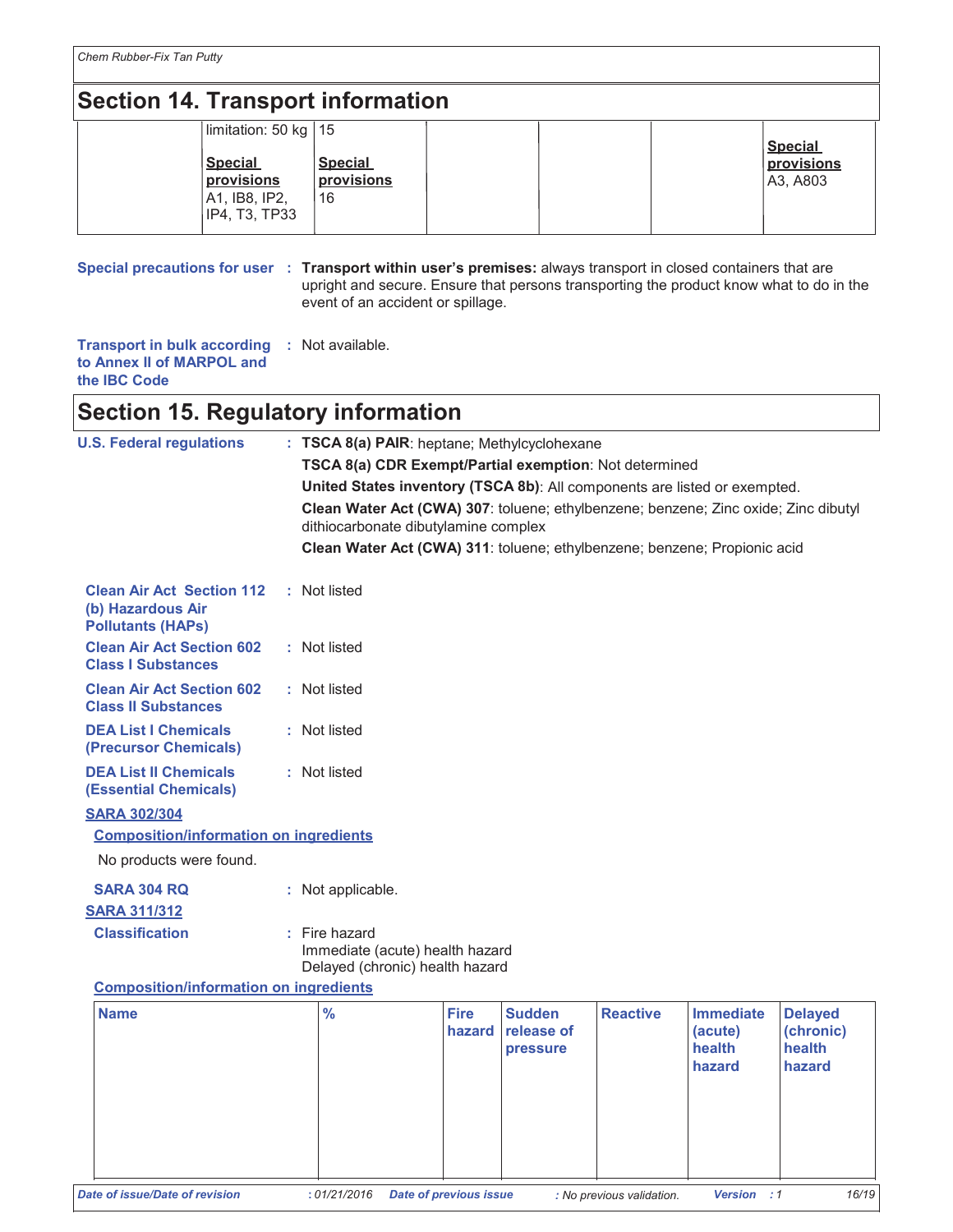# **Section 15. Regulatory information**

| Naphtha (petroleum),<br>hydrotreated light                | i≥40 - <55     | Yes. | No. | No. | Yes. | No.  |  |
|-----------------------------------------------------------|----------------|------|-----|-----|------|------|--|
| n-Heptane                                                 | i≥10 - <25     | Yes. | No. | No. | Yes. | No.  |  |
| 3-methylhexane                                            | $≥10 - 25$     | Yes. | No. | No. | Yes. | No.  |  |
| Methylcyclohexane                                         | $\geq 10 - 25$ | Yes. | No. | No. | Yes. | No.  |  |
| 2-Methylhexane                                            | $\geq 5 - 10$  | Yes. | No. | No. | Yes. | No.  |  |
| Zinc oxide                                                | $\geq 5 - 10$  | No.  | No. | No. | Yes. | No.  |  |
| 3-Ethylpentane                                            | $\geq 1 - 3$   | Yes. | No. | No. | Yes. | No.  |  |
| 2,3-dimethylpentane                                       | $\geq 1 - 3$   | No.  | No. | No. | Yes. | No.  |  |
| titanium dioxide                                          | $\geq 1 - 3$   | No.  | No. | No. | No.  | Yes. |  |
| Distillates (petroleum),<br>hydrotreated heavy naphthenic | $\geq 1 - 3$   | No.  | No. | No. | Yes. | No.  |  |

### **SARA 313**

|                              | <b>Product name</b>                               | <b>CAS number</b> | $\frac{9}{6}$ |
|------------------------------|---------------------------------------------------|-------------------|---------------|
| <b>Form R - Reporting</b>    | Zinc oxide                                        | 1314-13-2         | $\ge$ 5 - <10 |
| requirements                 | Zinc dibutyl dithiocarbonate dibutylamine complex | 35884-05-0        | $\geq 1 - 3$  |
| <b>Supplier notification</b> | Zinc oxide                                        | $1314 - 13 - 2$   | $\ge$ 5 - <10 |
|                              | Zinc dibutyl dithiocarbonate dibutylamine complex | 35884-05-0        | $\geq 1 - 3$  |

SARA 313 notifications must not be detached from the SDS and any copying and redistribution of the SDS shall include copying and redistribution of the notice attached to copies of the SDS subsequently redistributed.

### **State requlations**

| <b>Massachusetts</b> | : The following components are listed: HEPTANE (N-HEPTANE); 3-METHYLHEXANE;<br>METHYLCYCLOHEXANE; ISOHEPTANE; 2,3-DIMETHYLPENTANE; ZINC OXIDE<br>FUME; CALCIUM CARBONATE; CALCIUM OXIDE; TITANIUM DIOXIDE                                                                                                                                                                      |
|----------------------|--------------------------------------------------------------------------------------------------------------------------------------------------------------------------------------------------------------------------------------------------------------------------------------------------------------------------------------------------------------------------------|
| <b>New York</b>      | : None of the components are listed.                                                                                                                                                                                                                                                                                                                                           |
| <b>New Jersey</b>    | : The following components are listed: n-HEPTANE; HEPTANE; 3-METHYLHEXANE;<br>HEXANE, 3-METHYL-: METHYLCYCLOHEXANE: CYCLOHEXANE, METHYL-: 2.<br>3-DIMETHYLPENTANE; PENTANE, 2,3-DIMETHYL-; KAOLIN; ZINC OXIDE; ZINC<br>compounds; CALCIUM CARBONATE; LIMESTONE; CALCIUM OXIDE; LIME;<br>MINERAL OIL (UNTREATED and MILDLY TREATED); TITANIUM DIOXIDE;<br>TITANIUM OXIDE (TIO2) |
| <b>Pennsylvania</b>  | : The following components are listed: HEPTANE; HEXANE, 3-METHYL-;<br>CYCLOHEXANE, METHYL-; HEXANE, 2-METHYL-; PENTANE, 2,3-DIMETHYL-;<br>KAOLIN; ZINC OXIDE (ZNO); ZINC COMPOUNDS; LIMESTONE; CALCIUM OXIDE<br>(CAO); TITANIUM OXIDE (TIO2)                                                                                                                                   |

## **California Prop. 65**

WARNING: This product contains a chemical known to the State of California to cause cancer. WARNING: This product contains less than 1% of a chemical known to the State of California to cause birth defects or other reproductive harm.

| <b>Ingredient name</b>                            | <b>Cancer</b>       | <b>Reproductive</b> | <b>No significant risk</b><br>level                    | <b>Maximum</b><br>acceptable dosage<br>level       |
|---------------------------------------------------|---------------------|---------------------|--------------------------------------------------------|----------------------------------------------------|
| titanium dioxide<br>crystalline silica<br>Toluene | Yes.<br>Yes.<br>No. | No.<br>No.<br>Yes.  | No.<br>No.<br>No.                                      | lNo.<br>lNo.<br>7000 µg/day<br>(ingestion)         |
| ethylbenzene                                      | Yes.                | IN <sub>o</sub>     | 41 µg/day (ingestion)<br>54 µg/day<br>(inhalation)     | No.                                                |
| benzene                                           | Yes.                | Yes.                | 6.4 µg/day<br>(ingestion)<br>13 µg/day<br>(inhalation) | 24 µg/day (ingestion)<br>49 µg/day<br>(inhalation) |

## **Canadian lists**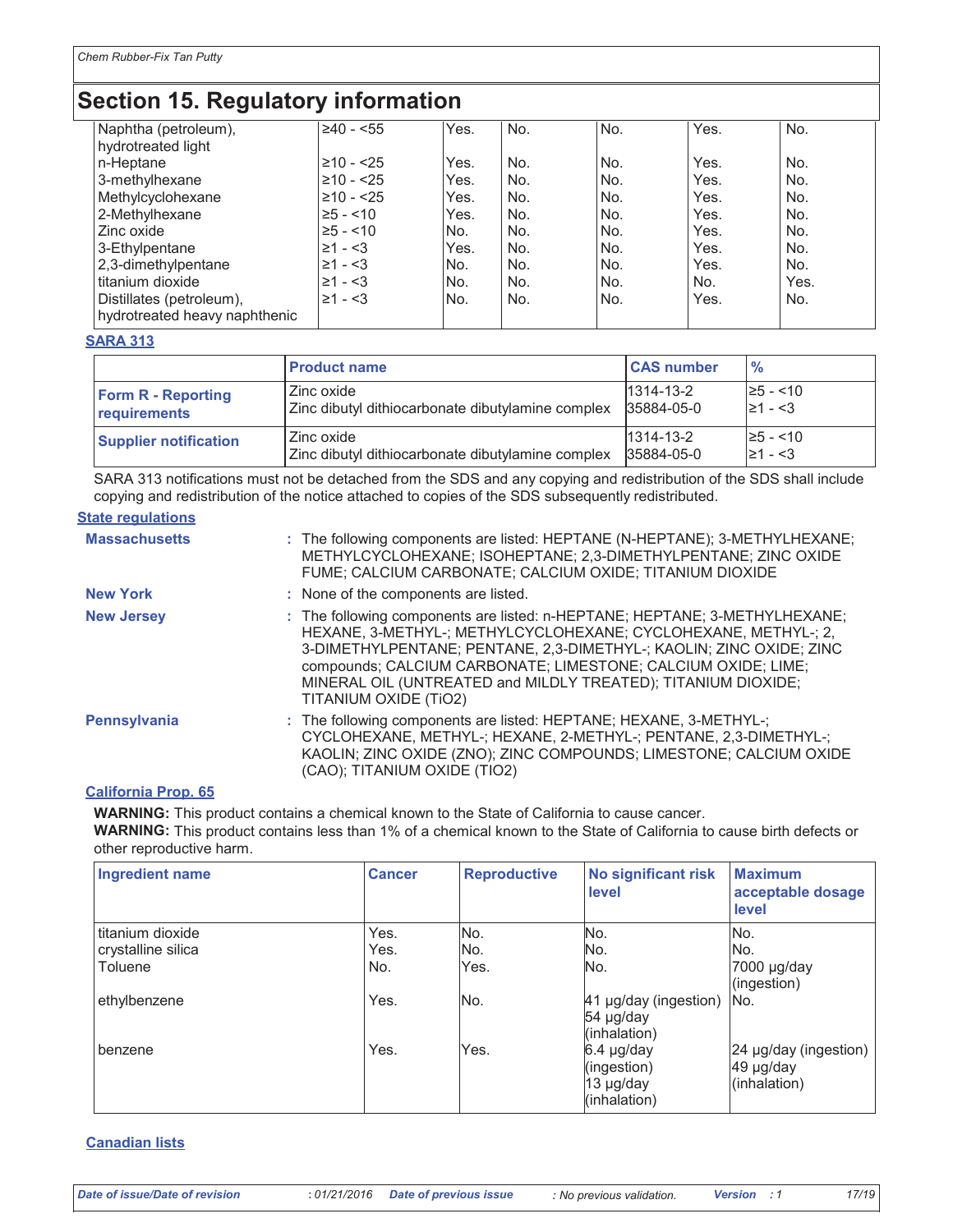# **Section 15. Regulatory information**

| <b>Canadian NPRI</b>                                                                               | : The following components are listed: Heptane (all isomers); Heptane (all isomers);<br>Heptane (all isomers); Zinc (and its compounds); Heptane (all isomers); Heptane<br>(all isomers) |
|----------------------------------------------------------------------------------------------------|------------------------------------------------------------------------------------------------------------------------------------------------------------------------------------------|
| <b>CEPA Toxic substances</b>                                                                       | : None of the components are listed.                                                                                                                                                     |
| <b>Canada inventory</b>                                                                            | : Not determined.                                                                                                                                                                        |
| <b>International regulations</b><br>Not listed.                                                    | <b>Chemical Weapon Convention List Schedules I, II &amp; III Chemicals</b>                                                                                                               |
| <b>Montreal Protocol (Annexes A, B, C, E)</b><br>Not listed.                                       |                                                                                                                                                                                          |
| Not listed.<br><b>Rotterdam Convention on Prior Inform Consent (PIC)</b><br>Not listed.            | <b>Stockholm Convention on Persistent Organic Pollutants</b>                                                                                                                             |
| <b>UNECE Aarhus Protocol on POPs and Heavy Metals</b><br>Not listed.<br><b>International lists</b> |                                                                                                                                                                                          |
| <b>National inventory</b>                                                                          |                                                                                                                                                                                          |
| <b>Australia</b>                                                                                   | : All components are listed or exempted.                                                                                                                                                 |
| Canada                                                                                             | : At least one component is not listed in DSL but all such components are listed in NDSL.                                                                                                |
| China                                                                                              | : All components are listed or exempted.                                                                                                                                                 |
| <b>Europe</b>                                                                                      | : Not determined.                                                                                                                                                                        |
| <b>Japan</b>                                                                                       | : Japan inventory (ENCS): Not determined.<br>Japan inventory (ISHL): Not determined.                                                                                                     |
| <b>Malaysia</b>                                                                                    | : Not determined.                                                                                                                                                                        |
| <b>New Zealand</b>                                                                                 | : All components are listed or exempted.                                                                                                                                                 |
| <b>Philippines</b>                                                                                 | : Not determined.                                                                                                                                                                        |
| <b>Republic of Korea</b>                                                                           | : All components are listed or exempted.                                                                                                                                                 |
| <b>Taiwan</b>                                                                                      | : All components are listed or exempted.                                                                                                                                                 |
| <b>Turkey</b>                                                                                      | : Not determined.                                                                                                                                                                        |
| $0 = 11 = 40$ $0 = 10$                                                                             |                                                                                                                                                                                          |

## Section 16. Other Information

**National Fire Protection Association (U.S.A.)** 



Reprinted with permission from NFPA 704-2001, Identification of the Hazards of Materials for Emergency Response Copyright ©1997, National Fire Protection Association, Quincy, MA 02269. This reprinted material is not the complete and official position of the National Fire Protection Association, on the referenced subject which is represented only by the standard in its entirety.

Copyright ©2001, National Fire Protection Association, Quincy, MA 02269. This warning system is intended to be interpreted and applied only by properly trained individuals to identify fire, health and reactivity hazards of chemicals. The user is referred to certain limited number of chemicals with recommended classifications in NFPA 49 and NFPA 325, which would be used as a guideline only. Whether the chemicals are classified by NFPA or not, anyone using the 704 systems to classify chemicals does so at their own risk.

#### Procedure used to derive the classification